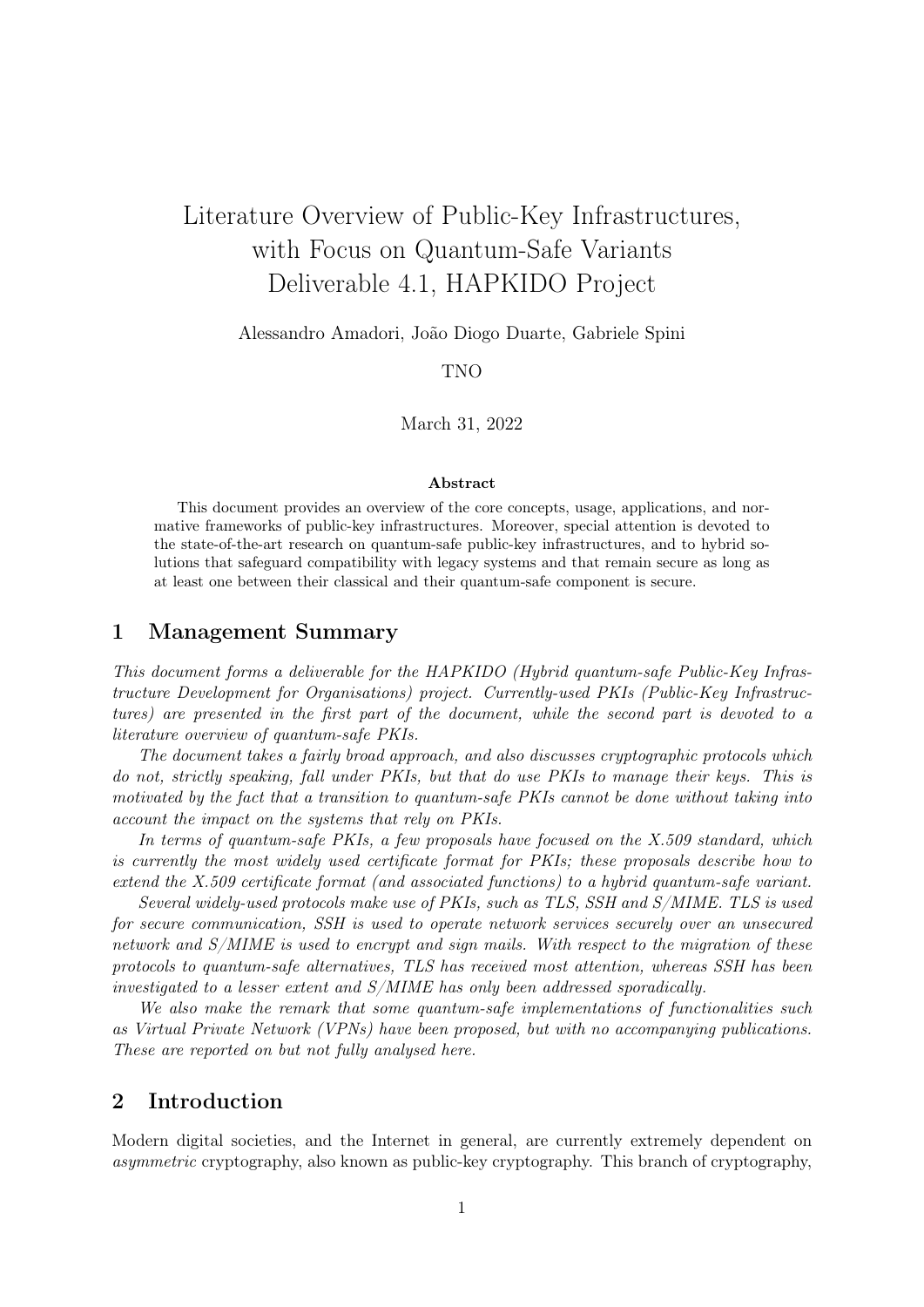founded in the mid-seventies, greatly simplifies communication of keys and enables entirely new functionalities such as digital signatures and key exchange, compared to the exclusive usage of symmetric cryptography. The conceptual difference between these two types of cryptography is that asymmetric cryptography uses two different keys — a public key and a private key whereas symmetric cryptography uses only one shared key.

However, management of keys of asymmetric cryptographic systems is a complex task, arguably made of capital importance by the large number of digital systems that rely on asymmetric cryptography nowadays. Keys of asymmetric cryptographic systems are typically managed by complex systems known as public-key infrastructures, or PKIs for short. PKIs can be seen as ecosystems comprising entities, functionalities and cryptographic specifications, which ensure the security of private keys and the authenticity and integrity of public keys.

The security of asymmetric cryptography, however, faces a threat posed by the looming availability of large-scale quantum computers. As showed by Shor in 1994 [\[62\]](#page-26-0), such a device would be able to break most currently-used asymmetric systems, by efficiently solving the computational problems whose hardness is supposed to guarantee the security of the system. Symmetric cryptography is also affected by quantum computing, but to a much less severe degree, and extension of key length is believed to be sufficient to guarantee security in this setting.

While no large-scale quantum computer exists nowadays, progress is fast and such a device could be available within one or two decades [\[41\]](#page-25-0). While this might seem like a reasonable amount of time, experience shows that migration of widely-used cryptographic schemes is an extremely lengthy and complex process: previous and less invasive migrations like those to elliptic-curve cryptography and to new hash functions took a long time to be fully integrated. Furthermore, so-called "store-now, decrypt-later" attacks mean that a migration will have to be realised much earlier than the advent of a large-scale quantum computer for some specific sectors.

PKIs arguably form a challenging, yet extremely important part of this migration to quantum-safe cryptography, given their ubiquity and the large number of roles and parties that govern them.

This document is meant to provide an overview of state-of-the-art PKI systems and on previous research on quantum-safe PKIs. Particular attention is devoted to research on  $hybrid<sup>1</sup>$  $hybrid<sup>1</sup>$  $hybrid<sup>1</sup>$ systems, which support both classical (i.e., non-quantum safe) and quantum-safe cryptography. This is a highly desirable property, since a "big-bang" migration, occurring in a single step, to quantum-safe PKIs does not seem realistic given the high number of parties and legacy systems involved; therefore, safeguarding compatibility with legacy systems becomes necessary. Hybrid systems provide compatibility by their ability to switch off or ignore the quantum-safe part when interacting with legacy systems. Moreover, hybrid systems offer strongest-link security, meaning that they are secure as long as one of their two components is secure. This is a very desirable property as well, given quantum-safe solution have received less analysis and attention compared to classical ones: their exact security level and the necessary parameters to achieve these levels are thus less understood, and relying on quantum-safe systems alone could pose security risks.

Two types of solutions exists nowadays to secure asymmetric cryptography against quantum computers: those that rely on effects of quantum mechanics, and those that do not, and can therefore run on existing information-technology systems. The first one is referred to as quantum cryptography, and revolves around the concept of quantum-key distribution or QKD for short, while the second is called *post-quantum cryptography*. The focus of this document is on the latter, given that the HAPKIDO project aims to be compatible with current systems, and given that QKD does not form a direct replacement for asymmetric cryptography; consequently,

<span id="page-1-0"></span><sup>&</sup>lt;sup>1</sup>We make the remark that the term "hybrid" is sometimes used with a different meaning in the context of cryptography, indicating systems that uses both asymmetric and symmetric cryptography.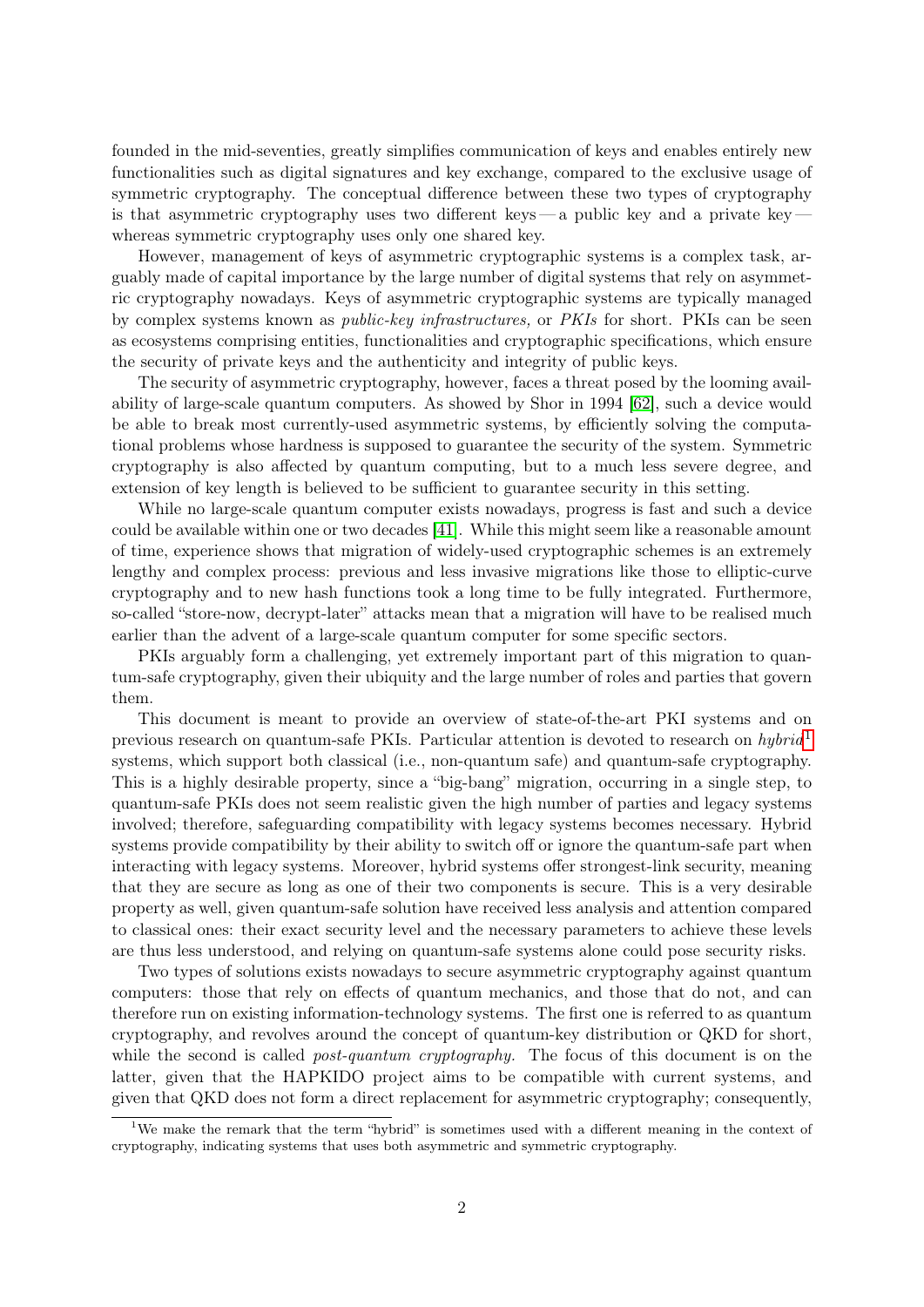we understand "quantum-safe" to mean "using post-quantum cryptography" in the rest of the document.

This overview document also discusses the systems that make use of PKIs to manage the associated keys, since these have to be taken into account as well when considering a migration to quantum-safe PKIs.

The rest of this document is organised as follows. Section [3](#page-2-0) briefly presents the cryptographic concepts that are needed to read this document, and provides references for further reading. Section [4](#page-3-0) introduces basic PKI notions. Section [5](#page-6-0) discusses important protocols that make use of PKIs to manage keys and identities; applications of these protocols are presented in Section [6.](#page-9-0) Finally, Section [7](#page-11-0) presents current state-of-the-art work on quantum-safe PKIs and associated protocols and applications.

## <span id="page-2-0"></span>3 Cryptographic Prerequisites

In order to make this document self-contained, this section provides a brief overview of the cryptographic notions needed to understand PKIs. Notice that this overview is kept on a succinct, high-level form; the reader can refer to, e.g., [\[38,](#page-25-1) [30\]](#page-24-0) for a more complete and formal discussion of these concepts.

## 3.1 Symmetric Cryptography

Symmetric cryptography plays an important role in PKIs and their application. As mentioned in the introduction, an increase in key length is believed to be sufficient to guarantee security of symmetric cryptography against large-scale quantum computers; this increase is relatively modest and is therefore generally manageable by protocols and hardware that run symmetric cryptographic systems.

Ciphers. Symmetric encryption systems are typically called ciphers. Ciphers use only one key, which allows both to *encrypt*, i.e., turn a plaintext into a scrambled ciphertext, and to *decrypt*, which turns a ciphertext back into the original plaintext. There are various security notions for these ciphers that describe which types of attacks the cipher is secure against.

Hash functions. While they do not, strictly speaking, have an associated key at all, at least in the basic meaning of the concept, (cryptographic) hash functions are typically listed under symmetric cryptography. Hash functions take as input a plaintext of arbitrary length and turn it into a short message of fixed length called digest. The process is irreversible: it is unfeasible to recover the original message when given a digest (for an appropriate parameter choice). Furthermore, it is also unfeasible to find collisions, i.e., pairs of distinct plaintexts that lead to the same digest.

## 3.2 Asymmetric Cryptography

We list below two fundamental concepts from asymmetric cryptography. As mentioned in the introduction, virtually all currently-used asymmetric systems are vulnerable to attacks from large-scale quantum computers, and need to be replaced by quantum-safe alternatives.

Encryption Schemes and Key-Encapsulation Methods. An asymmetric encryption scheme provides a similar functionality as a symmetric cipher, but works with two keys. One, the public key, can be freely disseminated and only enables encryption of plaintexts. The other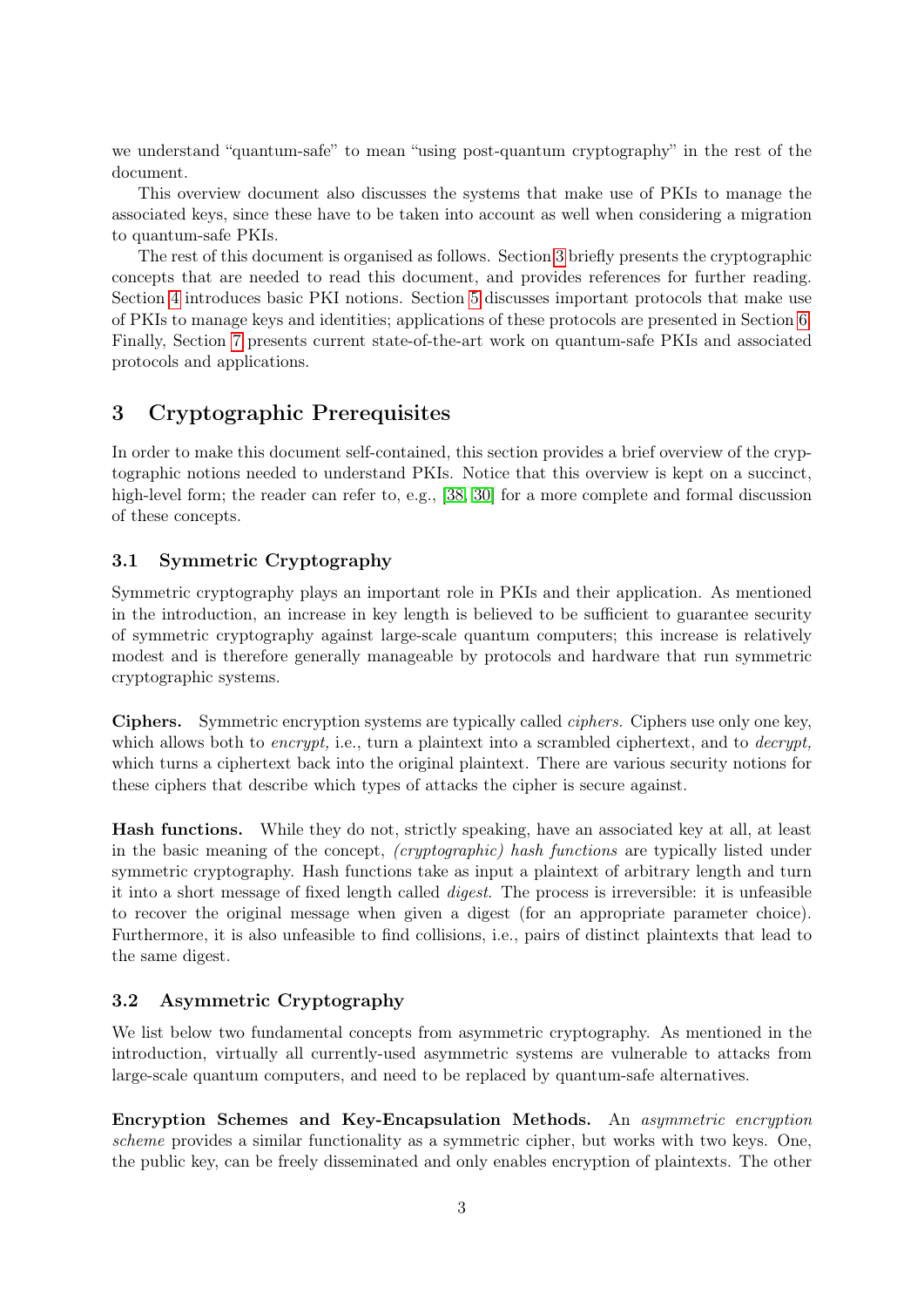one, the private (or "secret") key, should be protected from unauthorized access and enables decryption of ciphertexts, thereby recovering the original message.

Since encryption and decryption of asymmetric schemes are typically quite inefficient when compared to symmetric ciphers, it is common to use asymmetric encryption to only encrypt the key material of a symmetric cipher, and then to use the cipher to encrypt data instead. Systems that describe the details of this process are called key-encapsulation mechanisms or KEMs for short.

Digital Signature Schemes. In contrast to encryption schemes, *digital signatures* do not have a natural symmetric counterpart. Digital signature schemes use a private key to associate to any given message a short digital element known as the digital signature. With the public key, which once again can be freely disseminated, users can verify validity of the signature. The security of a signature scheme dictate that it should be unfeasible to produce a valid signature (i.e., that will be accepted by a given public key) without knowledge of the associated private key. This property is referred to as unforgeability.

## <span id="page-3-0"></span>4 General PKI Notions

This section gives an overview of the core notions of PKIs, elaborating on the functionalities achieved by PKIs, on the involved parties, and on relevant certificate systems. Notice that this section does not aim to provide accurate definitions of these concepts; the reader can refer to existing introductory work [\[7\]](#page-23-0) to this end.

## 4.1 Basic Functionalities and Trust Models

PKIs can be seen as ecosystems consisting of functionalities, entities, and procedures that enable the creation, distribution, verification, and management of keys of asymmetric systems. The core goal of PKIs is to ensure that users can obtain the public key of a given entity and be sure that this public key indeed belongs to the entity, and that is valid. After this check, the public key can then be used for its corresponding cryptographic functionality (encryption/verification of a digital signature).

PKIs also address other aspects of the key management of asymmetric systems; the most important examples are the following:

- PKIs ensure that users obtain certified information on how to use a given public key. This information includes the cryptographic scheme the key belongs to and its parameters, the validity period of the key, and possible restrictions on its usage.
- PKIs ensure that public keys that are compromised (or anyway no longer fit for usage) get no longer accepted by users.
- PKIs describe how both public and private keys should be created, in terms of the involved software and hardware, and how private keys should be stored and used while keeping them private.
- PKIs enable authentication of users in access-control mechanisms.

As stated before, PKIs can be seen as ecosystems, in the sense that they consist of the functionalities (intended as computer protocols) that are used to achieve the above goals, of the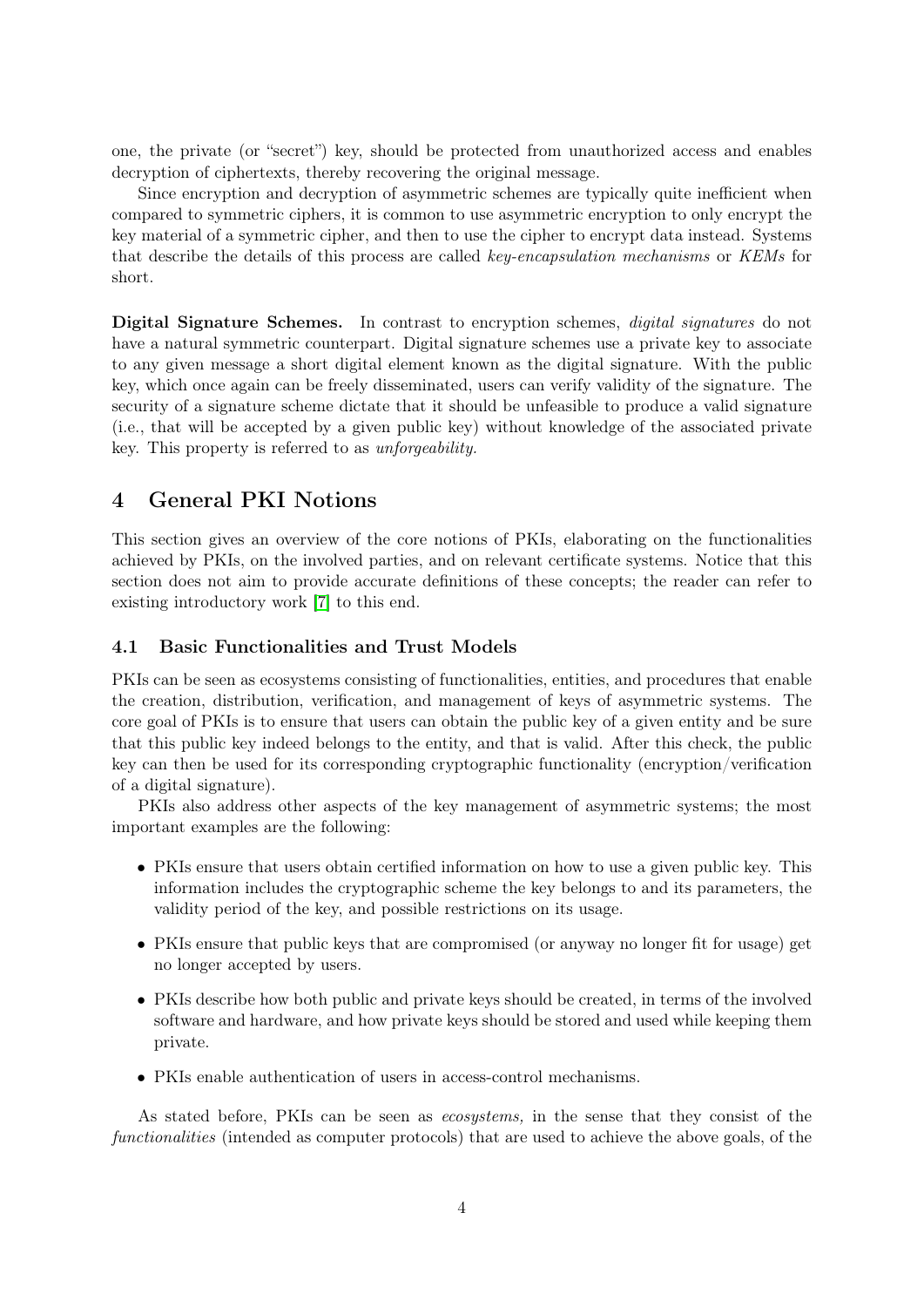entities that use these functionalities, and of the regulations and procedures that describe which functionalities should be used by which identity, for which purpose.

We give more details on how PKIs achieve the above goals in the following sub-sections. Since management of private keys and of public keys are quite orthogonal to each other, we discuss them separately.

#### 4.1.1 Private-Key Management

Private keys need to be maintained throughout their entire life cycle, from creation to their eventual archival or destruction. The procedures that describe how to perform all the necessary maintenance steps are typically understood to be part of PKIs, and we therefore present here these procedures.

Once again, the main goal of private-key management is to ensure that private keys remain private. To this end, special measure need to be taken, either by making use of specific software functionalities known as *Personal Security Environments*, or *PSEs* for short, or by resorting to specific hardware.

PSEs typically protect private keys by ensuring that only users possessing a certain personal identification number, or PIN, can access private keys. A common standard for this is given by PKCS#12 [\[48\]](#page-25-2).

Examples of hardware to protect private keys are smart cards and hardware security modules. Both these systems exclusively manage cryptographic operations involving private keys, and prevent said keys from being accessed by systems that are interfaced with the hardware, e.g., smart card readers and computers connected to, or containing, hardware security modules.

#### 4.1.2 Public-Key Management

In asymmetric cryptography, private keys do not need to be communicated in order to establish, for instance, secure communication channels or in order to verify digital signatures: only public keys need to be exchanged to this purpose, and these keys do not need to remain hidden from eavesdroppers. This forms one of the main advantages of asymmetric cryptography.

However, it remains necessary to ensure that the exchanged public keys are authentic and valid. Authenticity means that the public key which is claimed to belong to a given entity does indeed belong to that entity. Validity is a term with a wide meaning that encompasses, among other, assurance that the public key can perform the desired functionality, that it has not expired, and that it is fulfils the requirements of a given task (e.g., that is of sufficient length to guarantee security), where such a task is also specified and validated by a PKI. Furthermore, users must be sure that key properties have not been altered.

PKIs ensure the above goals in several ways, which will be described later. Furthermore, PKIs also provide a system to revoke, or anyway manage, keys which become insecure, for instance following a security breach or after a given expiration time window.

#### 4.1.3 Trust Models

As discussed above, PKIs are essential for the usage of asymmetric cryptography. This subsection further explains how PKIs achieve this goal, focusing in particular on the establishment of trust in the authenticity and validity of public keys; we say that a user trusts the public key of an entity if they are convinced that that public key does indeed belong to that entity, and if they accept to use that key for its corresponding cryptographic protocol.

Several methods, with different degrees of complexity, are used for this purpose.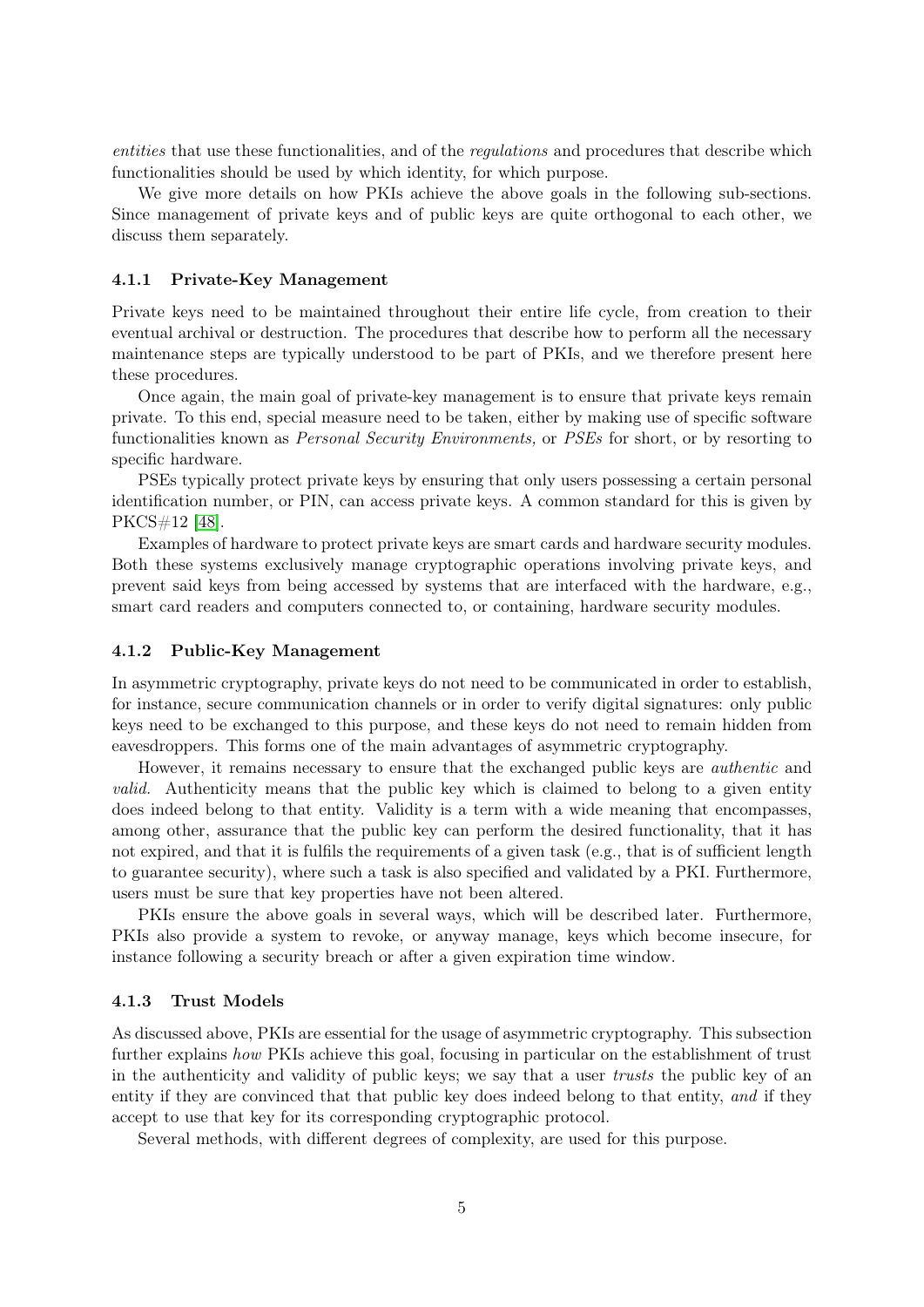Direct trust. Direct trust is a first and very simple method: public keys are simply exchanged in a way which is deemed impervious to attacks or manipulations to malicious entities; users thus "directly" trust a given key-pair or entity. This is the case, for instance, for keys included in installation discs of Linux distributions, or for public keys included in web browsers.

The applications of direct trust are actually fairly limited, due to the difficulty of exchanging keys in a secure way; for this reason, more complex trust methods, described below, complement it nowadays.

Hierarchical trust. Hierarchical trust is a very widely used paradigm to establish trust in PKIs. Within this paradigm, keys are verified by some specific entities, known as certificate authorities or CAs for short, which typically also accept legal liability for this duty. CAs certify that keys are valid and belong to a given entity by issuing a certificate; we will elaborate on certificate purposes and structure in the following section, but the crucial point here is that a certificate is digitally signed with the private key of the CA, and that a certificate's validity can therefore be checked with the public key of the CA.

As an example, assume that a user obtains a public key  $pk_A$  allegedly belonging to an entity Alice, and that they wish to check this. We assume that there is a CA that the user "trusts", meaning that they possess the CA public key  $pk_{CA}$ , are convinced of its authenticity, and are therefore willing to use it for its corresponding task, namely checking validity of certificates issued by the CA. If the user is provided by a certificate signed with the private key of the CA, which states that  $p\mathbf{k}_\Delta$  does indeed belong to Alice, they can then use the CA public key  $p\mathbf{k}_{CA}$ to check the validity of this signature and thus be convinced of the authenticity of Alice's public key.

Now this procedure does generate a chicken-and-egg problem, since users still need to trust the public key of CAs. For some CAs, this is obtained by direct trust; we then speak of root CA. However, given that direct trust is difficult to obtain (due to the reason discussed above), users typically only trust a very limited number of CAs; moreover, for practical reasons, CAs can only certify limited numbers of public keys. Therefore, trust is also established in a different way, which justifies the usage of the name "hierarchical": CAs issue certificates that validate the public keys of "lower-level" CA certificates. Users thus get a chain of certificates that validate each validation step, and which ends in a certificate issued by a root CA.

An important remark is that when a CA issues a certificate for another CA, they also imply that they can vouch for the honest behaviour of said CA, and accept legal liability for it.

Web of trust. An alternative to the hierarchical trust, which nevertheless has nowadays a niche role, is given by the web of trust. This concept was introduced by Phil Zimmermann for the PGP (Pretty Good Privacy) system [\[74\]](#page-27-0). On the web of trust, a key-pair is trusted by a user it is either directly obtained from its owner or if it signed by sufficiently many users that are deemed trusted.

Typically, signers on the web of trust do not accept liability, which explains why most modern PKIs rely on hierarchical trust instead.

## 4.2 PKI Certificates

A fundamental tool in PKIs to establish trust is given by certificates. Certificates confirm the authenticity and validity of public keys, certify identities of users, and dictate how asymmetric keys are supposed to be used in order to establish secure communication.

A certificate is a digital record containing, among other, the following information: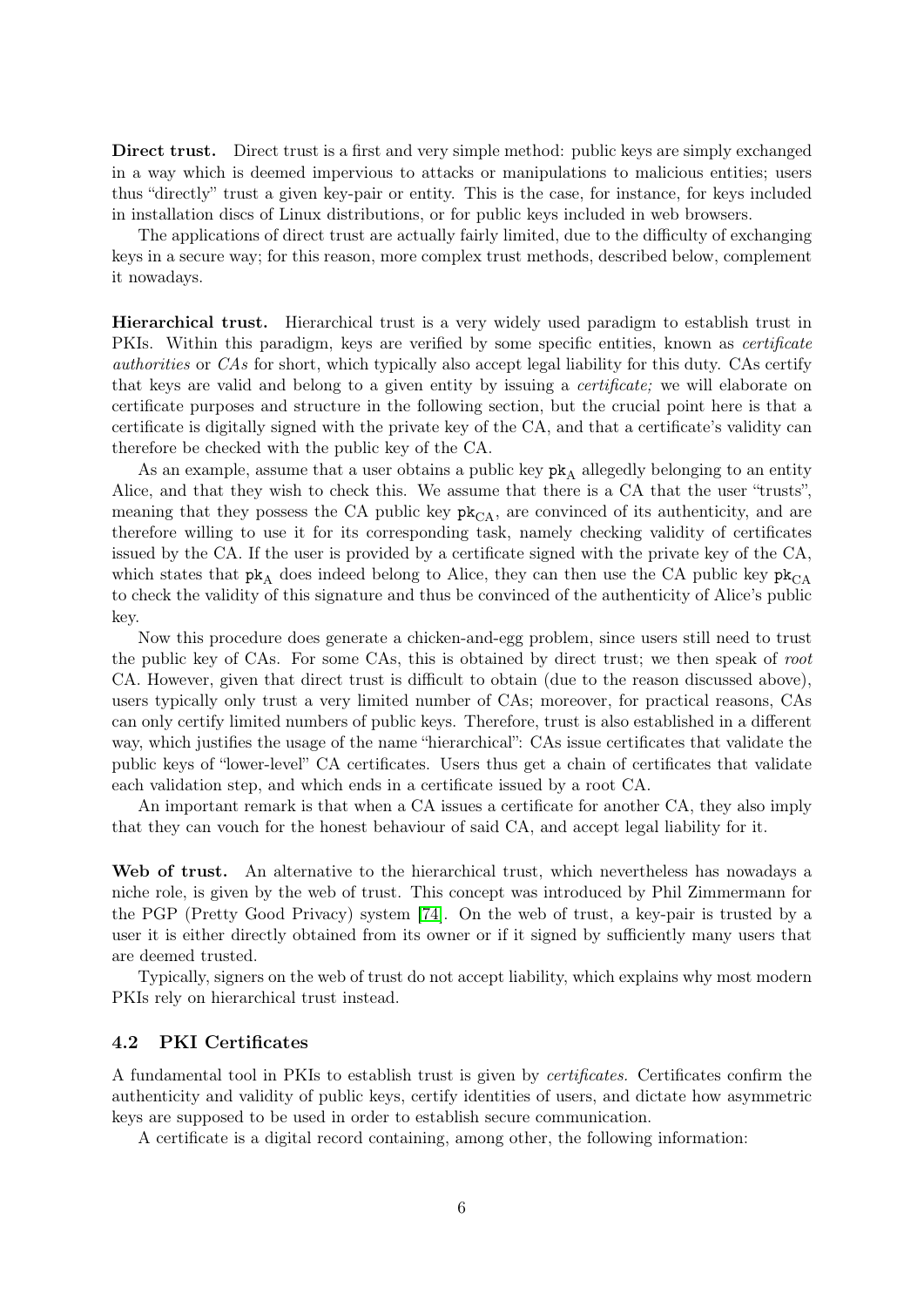- The identity of the issuer of the certificate;
- The identity of the subject of the certificate, i.e., of the entity the public key is confirmed to belong to;
- The public key associated to the subject;
- The cryptographic algorithm which is supposed to be used with the public key;
- The serial number, validity period and (optional) restrictions in the usage of the certificate.

Crucially, the issuer of a certificate signs it and appends the signature to the certificate. In this way, if the issuer is deemed trustworthy based on a certain trust model(cf. previous section), then we can use the issuer's public key to verify that the digital signature of the certificate is valid. If this is the case, then the subject of the certificate and the public key associated with the subject can also be trusted due to the unforgeability of the digital-signature scheme.

While several certificate formats exist, the most widely used is, by far, the X.509 format, specified in the ITU-T standard with same reference code [\[27\]](#page-24-1).

## <span id="page-6-0"></span>5 Protocols that use PKIs

As discussed above, PKIs allow users to establish trust in electronic information systems. This section presents the most widely used cryptographic protocols for which PKIs establish the key infrastructure needed to securely run cryptographic applications. This is not meant to explain how PKIs are used in these protocols as this will be accomplished when discussing the use-cases. In this case, we define use-cases and a scenario in which one or more of these protocols are chosen and configured to meet the use-case's requirements. Note that some technical knowledge of basic networking protocols such as TCP and UDP are needed. For information on these protocols, please refer to resources such as [\[16\]](#page-23-1).

## 5.1 Transport Layer Security (TLS)

The Transport Layer Security (TLS) is a TCP-based security protocol that ensures the authentication, confidentiality, and integrity of communication over the Internet given a reliable link between the communicating parties. It is maintained by the Internet Engineering Task Force (IETF) and, at the time of writing, the most recent version is TLS 1.3, which is standardized in RFC 8446 [\[56\]](#page-26-1). For further technical details of this protocol, please refer to the RFC. As per its name, it operates in the Transport Layer of the OSI model.

TLS is meant to be used as a building block in various applications as TLS is application independent. Hence, TLS is widely used in a variety of settings ranging from HTTPS, secure email all the way to smartcards and satellite communication.

TLS can be split into two sub-protocols, namely the handshake protocol and the record protocol. Essentially, the handshake protocol authenticates the parties, negotiates the cryptographic parameters and at the end, establishes session keys. These parameters include algorithms, keysizes and shared secrets.

After the handshake protocol has terminated, the parties can start securely communicating using the cryptographic primitives that they agreed on in the handshake protocol. This is done using the record protocol, which cuts the messages into chunks and these chunks are then encrypted using the established session keys and sent to the other party. The encryption (and data integrity) is achieved by utilizing Authenticated Encryption with Associated Data (AEAD).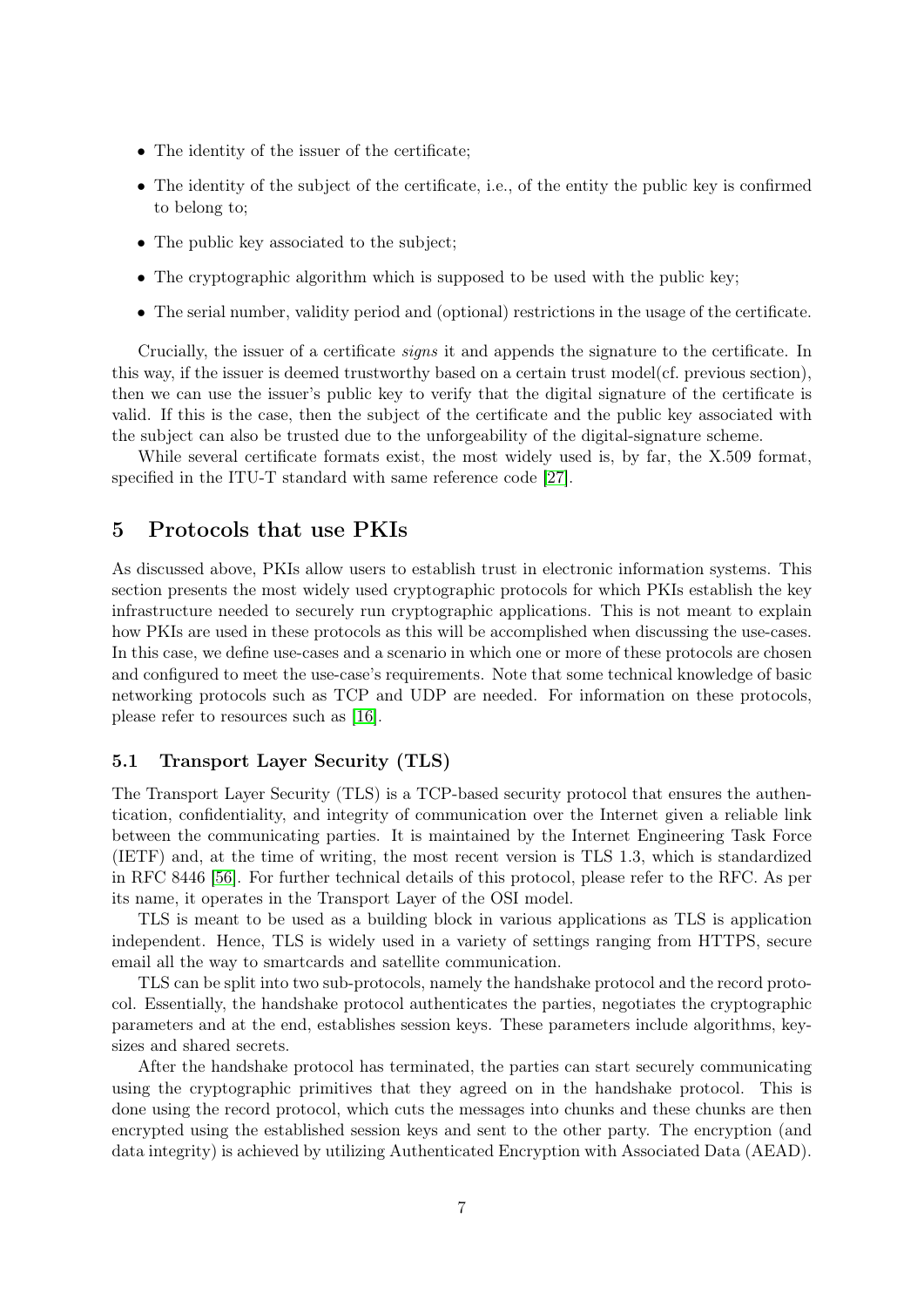The output of decrypting via AEAD is either the plaintext or an error that indicates that either the decryption or authentication failed.

TLS defines a list of cryptographic algorithms that it supports, and this list differs from version to version. For example, TLS 1.3 dropped the support for many legacy ciphers, such as RC4 and DSA.

## 5.2 QUIC

QUIC is a UDP-based stateful and secure transport protocol [\[28\]](#page-24-2). In this case, secure is defined as providing the confidentiality, integrity, authenticity, and availability of the traffic. It operates on the Transport Layer of the OSI model. It is maintained by the Internet Engineering Task Force (IETF) and is standardized in RFC 9000 [\[28\]](#page-24-2). For further technical details of this protocol, please refer to the RFC. Its aim is to address the latency issues that have been associated with TCP [\[58\]](#page-26-2).

QUIC ensures that, despite using UDP, each packet of the handshake is reliably delivered and in order. Since the QUIC encrypts and authenticates its packets, the handshake protocol is also encrypted and authenticated where possible. Furthermore, just like TLS, packet encryption and authentication is achieved via AEAD. QUIC also integrates TLS for the detection of lost packets.

## 5.3 Secure Shell Protocol (SSH)

The Secure Shell Protocol (SSH) is an application protocol that allows for parties to perform secure remote logins and multiple secure network services, such as remote execution of commands. It is maintained by the Internet Engineering Task Force (IETF) and the most recent version is SSH-2, which is standardized in RFC 4251 [\[36\]](#page-25-3). For further technical details of this protocol, please refer to the RFC.

SSH can be split into three sub-protocols, namely the *Transport Layer Protocol*, the User Authentication Protocol and The Connection Protocol. The Transport Layer protocol provides server authentication, confidentiality and integrity, the User Authentication Protocol authenticates the user and the connection protocol essentially allows for interactive login sessions, remote execution of commands through an encrypted channel [\[35\]](#page-25-4).

For server authentication, the server contains a public host key, which allows for the user to verify that they are talking to the correct server. Clearly, the user must know the server's public-key beforehand, or have a way to verify the key. Verifying the key is typically done by either having the server and its corresponding key stored in a local database that belongs to the user or by validating the key with a Certification Authority. Furthermore, session keys are established during the Transport Layer Protocol.

Once the server is authenticated, the user needs to be authenticated. This can be achieved via a combination of public-key authentication, password-authentication and host-based authentication [\[34\]](#page-25-5). Public-key authentication is done by the server storing a user's public-key and having the user proving that they have knowledge of the private-key. Password-based authentication is done by the user inputting a password to authenticate themselves to the server. Host-based authentication means authenticating a user based on where the connection of the host is coming from and the username.

### 5.4 Secure/Multipurpose Internet Mail Extensions (S/MIME)

The Secure/Multipurpose Internet Mail Extensions (S/MIME) is a security standard that allows for MIME data to be signed or encrypted with public-key cryptography [\[59\]](#page-26-3). MIME data includes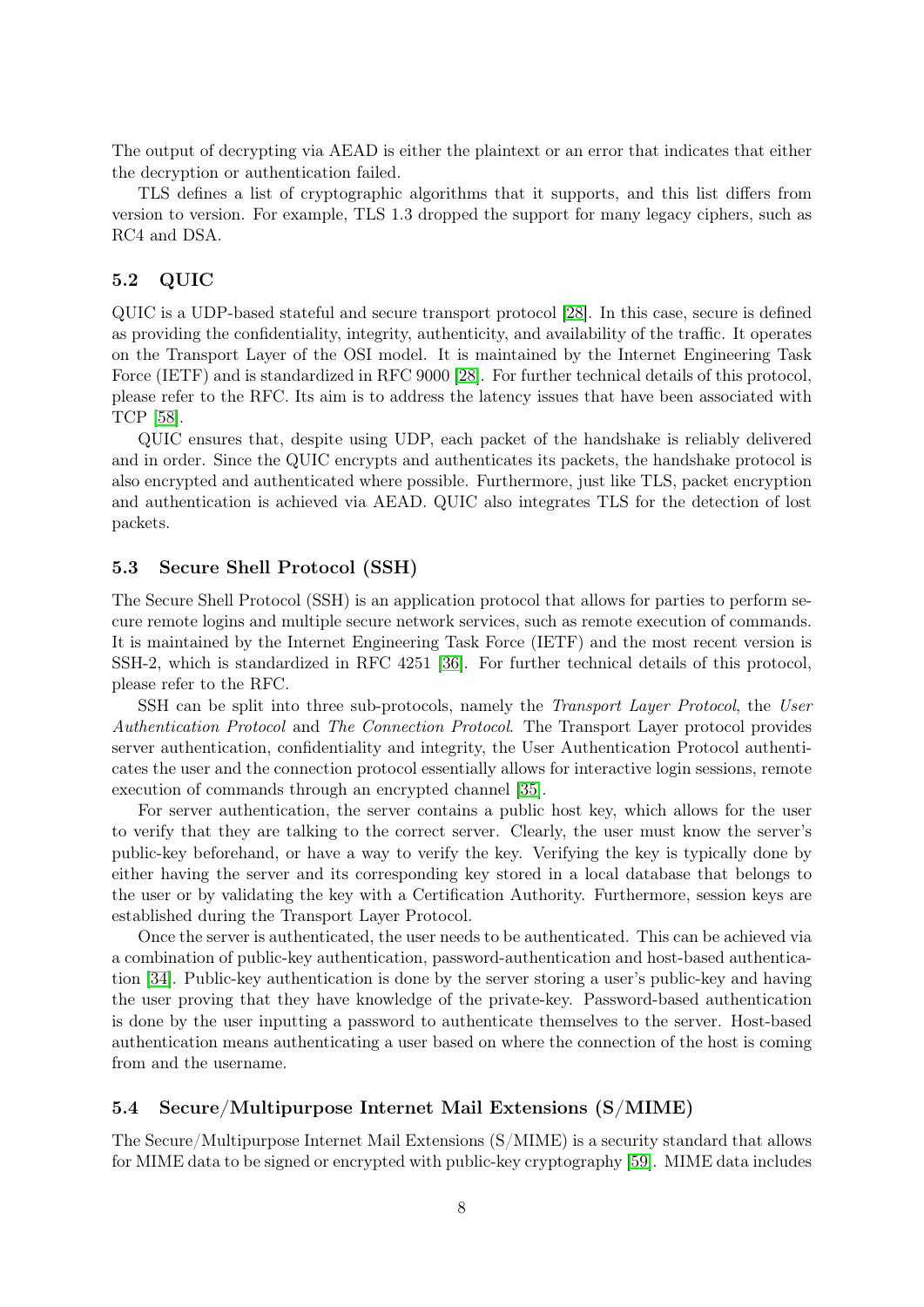formats such as audio, video, non-ASCII characters. It is maintained by the Internet Engineering Task Force (IETF) and, at the time of writing, it is defined in RFC 8551 [\[59\]](#page-26-3) and RFC 3369 [\[24\]](#page-24-3) and its latest version is S/MIME Version 4.0. For further technical details of this protocol, please refer to the RFCs. RFC 8551 defines the Cryptographic Message Syntax (CMS), which is the syntax to encrypt, sign and authenticate arbitrary message content. S/MIME v4 essentially is the standard of signing and/or encrypting MIME data according to the CMS.

There exist three classes of S/MIME certificates, each of which provide a different level of assurance of the certificate owner's identity. It is important to note that whilst S/MIME is commonly used in email communication, it is present in many other settings. For example, according to [\[24\]](#page-24-3), S/MIME can be used in any setting that involves MIME data, such as HTTP.

## <span id="page-8-0"></span>5.5 Pretty Good Privacy (PGP)

Pretty Good Privacy (PGP) is a security protocol that provides confidentiality and data integrity via both symmetric and asymmetric encryption and digital signatures [\[18\]](#page-24-4). For further technical details of this protocol, please refer to the RFC. It also provides key management and certificate services. It is mainly used to secure MIME objects and email communication.

PGP is the generic name of the protocol, but there also exists proprietary commercial software called PGP that implements the PGP protocol and is owned by CA Technologies [\[46\]](#page-25-6). Hence, this manuscript will refer to OpenPGP when mentioning PGP, unless stated otherwise. OpenPGP is a security standard maintained by the Internet Engineering Task Force (IETF) and is defined in RFC 4880 [\[18\]](#page-24-4) that specifies ow to implement the PGP protocol. A popular open source implementation of the PGP algorithm is GnuPG, also known as GPG [\[37\]](#page-25-7). It is developed by the GNU Project and is compliant with [\[18\]](#page-24-4).

Confidentiality is done via symmetric and asymmetric encryption. Firstly, PGP will randomly generate a nonce that is used as a session key, which is then encrypted with both the sender's and recipient's public key. A session key can also be derived from a passphrase or any other shared secret. This allows for both parties to obtain the session key. The message is then encrypted with the session key and sent to the recipient, who is then able to decrypt it via the session key.

For authentication and data integrity, the sender will initially hash the message. A signature is then generated from the hash and the sender's private key, which is sent to the recipient alongside the original message. The recipient generates a hash of the received message and verifies it using the message's signature using the sender's public-key. Note that confidentiality and authentication can be performed on the same message at the same time. The signature is first generated and the signature and original message are encrypted as discussed above.

RFC 4880 introduces the concept of trust signatures. These have different levels of trust and are intended that the public-key does in fact belong to the sender. At Level 0, the trust signature provides the same level of trust as a regular signature. At Level 1, the key is asserted to belong to the sender and at Level 2, the key is asserted to belong to the sender by a Certificate Authority. Furthermore, PGP allows for the revocation of certificates.

An important concept that was introduced by PGP is the Web of Trust. As PGP communications occur, users will begin to accumulate many self-signed certificates from other users and may trust some of these users as introducers. These introducers distribute certificates that they trust to other users. As a consequence, the original author of PGP, Philip Zimmermann, stated that "this will cause the emergence of a decentralized fault-tolerant web of confidence for all public keys" [\[74\]](#page-27-0). Note that this is a decentralized alternative to modern Public Key Infrastructures.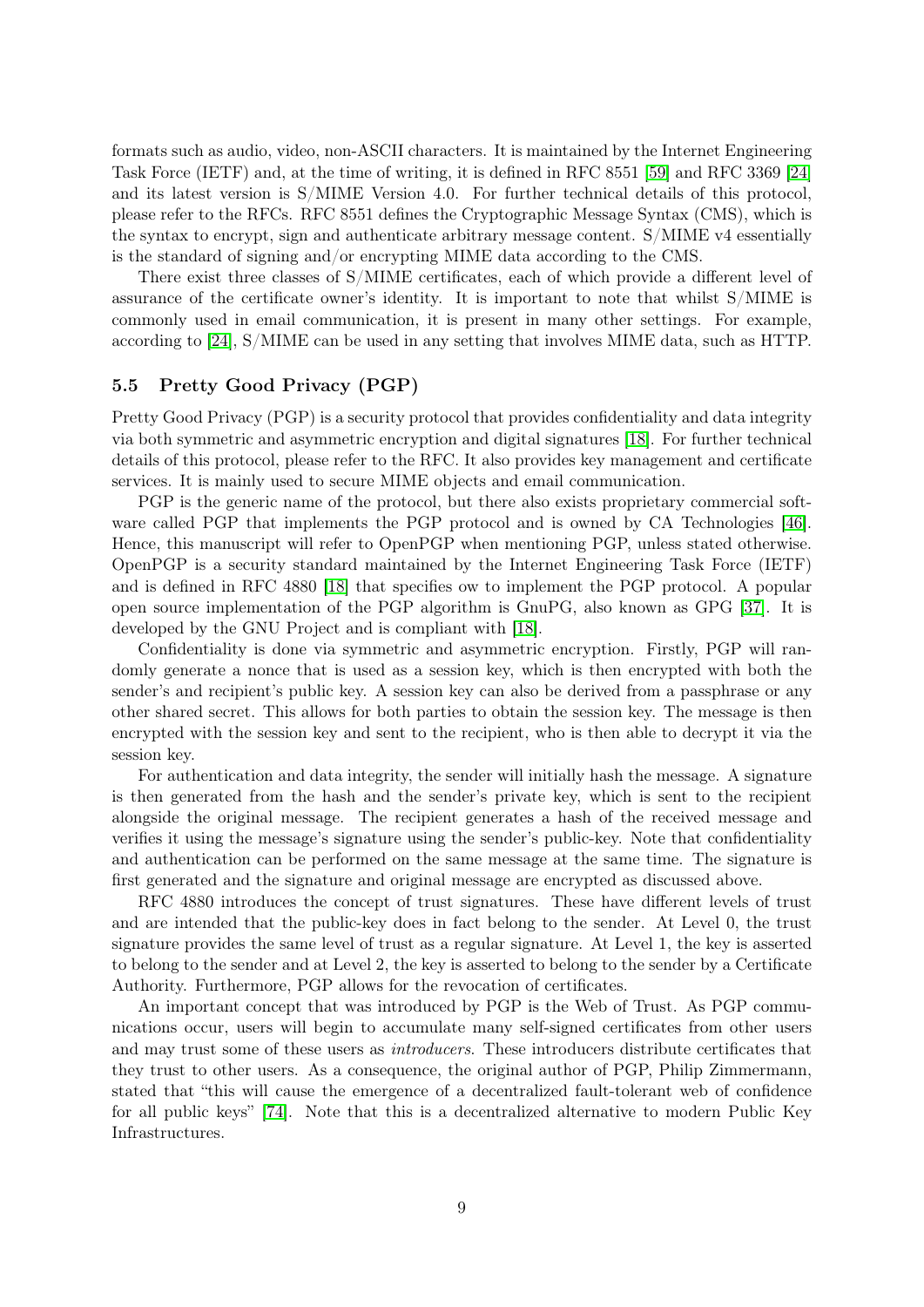### <span id="page-9-1"></span>5.6 Internet Protocol Security (IPsec)

Internet Protocol Security (IPsec) is a security protocol that encrypts and authenticates IP packets between communicating parties [\[20\]](#page-24-5). It supports both IPv4 and IPv6 packets. Its main use is in VPNs and has the ability to provide either end-to-end or host-to-host security. A common alternative to IPSec for the usage of VPNs is OpenVPN [\[44\]](#page-25-8). As the name suggests, it operates on the Internet Layer (Layer 3) of the OSI model. It is maintained by the Internet Engineering Task Force (IETF) and, at the time of writing, it is defined in many RFCs, with RFC 6071 [\[20\]](#page-24-5) providing an overview of all IPSec related RFCs. For further technical details of this protocol, please refer to the RFCs. The most recent version of the protocol is IPSec-v3. It is important to note that IPSec does not deal with the distribution of keys. This is usually done by the Internet Key Exchange protocol.

IPSec consists of two main protocols that provide traffic security: the Authentication Header (AH) and the Encapsulating Security Payload (ESP). The AH provides data integrity, dataorigin authentication and relay-protection. Note how the AH does not provide any form of confidentiality. It can operate in either a transport-mode or a tunnel-mode.

The ESP provides confidentiality, data integrity, data-origin authentication and relay-protection. Just like AH, ESP can operate in either a transport or tunnel-mode. When used in transport-mode, it protects the upper-layer data but does not provide any form of protection to the IP header. When in tunnel-mode, it completely protects the inner-encapsulated IP packet, but not the outer IP header.

An important IPSec concept are Security Associations (SA). They are agreements between communicating parties on the security specifications of IPSec. To identify these agreements, each IPSec packet includes an identifier that maps to a unique SA. This identifier is called a Security Parameter Index (SPI). These are normally stored in each parties' Security Association Database (SAD). There is also a Peer Authorization Database (PAD), which contains data necessary to perform peer authentication.

#### 5.7 Internet Key Exchange (IKE)

Internet Key Exchange (IKE) is a security protocol that, as the name suggests, is responsible for the exchanging of keys in the IPSec protocol [\[20\]](#page-24-5). It is maintained by the Internet Engineering Task Force (IETF) and it is defined by RFC 6071 [\[20\]](#page-24-5). For further technical details of this protocol, please refer to the RFC. The most recent version of IKE is IKEv2.

IKE performs mutual authentication between communicating parties and establishes an IKE Security Association (SA). This SA includes the exchanged key and a set of cryptographic algorithms to be used in other steps in the IPSec.

During the IKE protocol, the flow of messages always have the structure of a request and then a response. The first set of messages called IKE\_SA\_INIT negotiates security parameters, sends nonces and any other cryptographic values. The second set of messages called IKE\_AUTH verifies the identities of the communicating parties (normally via X.509 certificates), and sets up a further SA for either AH or ESP.

## <span id="page-9-0"></span>6 Use-Cases

The protocols presented in the previous section can be used in several application scenarios, which we call use-cases here. These use-cases are briefly discussed in this section; notice that a full and detailed description would be beyond the scope of this document, and we therefore only give a short and high-level overview.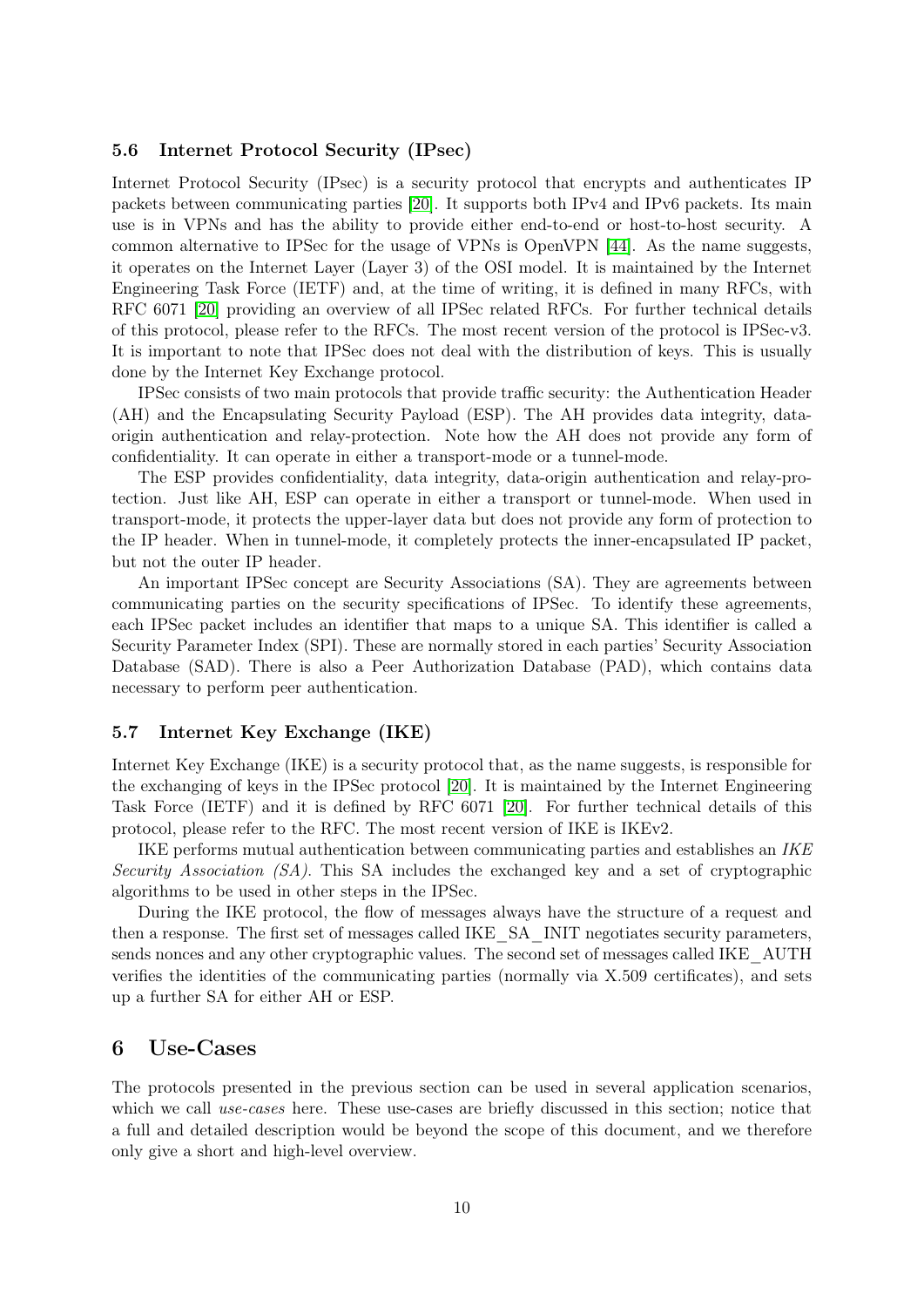## 6.1 HTTPS

One of the main uses of TLS is securing the Hypertext Transfer Protocol (HTTP). By default, HTTP is communicated in an unencrypted and unauthenticated manner through the Internet, which is not desirable when sending and receiving potentially sensitive information. Since TLS is application-independent, HTTP can be used over TLS and the process of doing such is detailed in RFC 2818 [\[55\]](#page-26-4). Henceforth, HTTPS provides confidentiality and integrity to the data being transmitted over the Internet.

Another important use case of HTTPS is for website authentication. This is the process of asserting the identity of the website and is done via X.509 certificates. As previously discussed, this certificate proves ownership of the public-key and hence, the website. This is done during the TLS handshake protocol [\[57\]](#page-26-5). A website may also request the user's certificate for mutual authentication.

#### 6.2 Secure Email

There exist many techniques and technologies for securing email communications, such as DMARC [\[33\]](#page-24-6) and SPF Records [\[32\]](#page-24-7). However, the most relevant technique relating to public-key infrastructure is via PGP.

As discussed in Section [5.5,](#page-8-0) PGP encrypts and signs (email) messages and authenticate them via PGP or X.509 certificates. The main difference is that at the end of an X.509 certificates chain, a Certificate Authority must be present whilst PGP certificates can be signed by anyone and not a Certificate Authority. However, as mentioned in Section [5.5,](#page-8-0) PGP certificates can also be purchased, which effectively means that the certificate is signed by a Certificate Authority. Hence, Certificate Authorities can (but do not have to) sign PGP certificates.

S/MIME can also be used to encrypt and sign MIME content in email messages with the aforementioned S/MIME certificates.

#### 6.3 Secure Documents

Content that is accessed via HTTP can be encrypted via XML-Enc, which is specified by W3C [\[12\]](#page-23-2) and/or signed via XML-DSig, which is specified in [\[42\]](#page-25-9). These can include X.509 certificates, which hence requires the usage of a PKI. Furthermore, ETSI defined XAdES, which extends XML-DSig to comply with eIDAS [\[15\]](#page-23-3). eIDAS is a European Union regulation concerning electronic identification and other trust services for electronic transactions [\[69\]](#page-27-1). Another document format that can make use of PKIs are PDFs. PDFs can be signed via the eIDAS compliant PAdES [\[14\]](#page-23-4) to be legally recognized in the European Union.

#### 6.3.1 Wireless Networks

One of the primary uses of PKIs for wireless networks is via the IEEE 802.1X protocol [\[26\]](#page-24-8), which provides access control for connecting to local and metropolitan networks. For example, the Wi-Fi services, eduroam, which provides Internet access for users in higher education [\[13\]](#page-23-5), utilizes 802.1X.

As a high-level overview, 802.1X involves three parties, a client (also known as a supplicant), the network device that authenticates the client and an authentication server. For the client to authenticate themselves, they must either provide a valid username/password combination or a valid certificate. In turn, the user may also provide a certificate to the user for mutualauthentication. These certificates are hence managed by a PKI.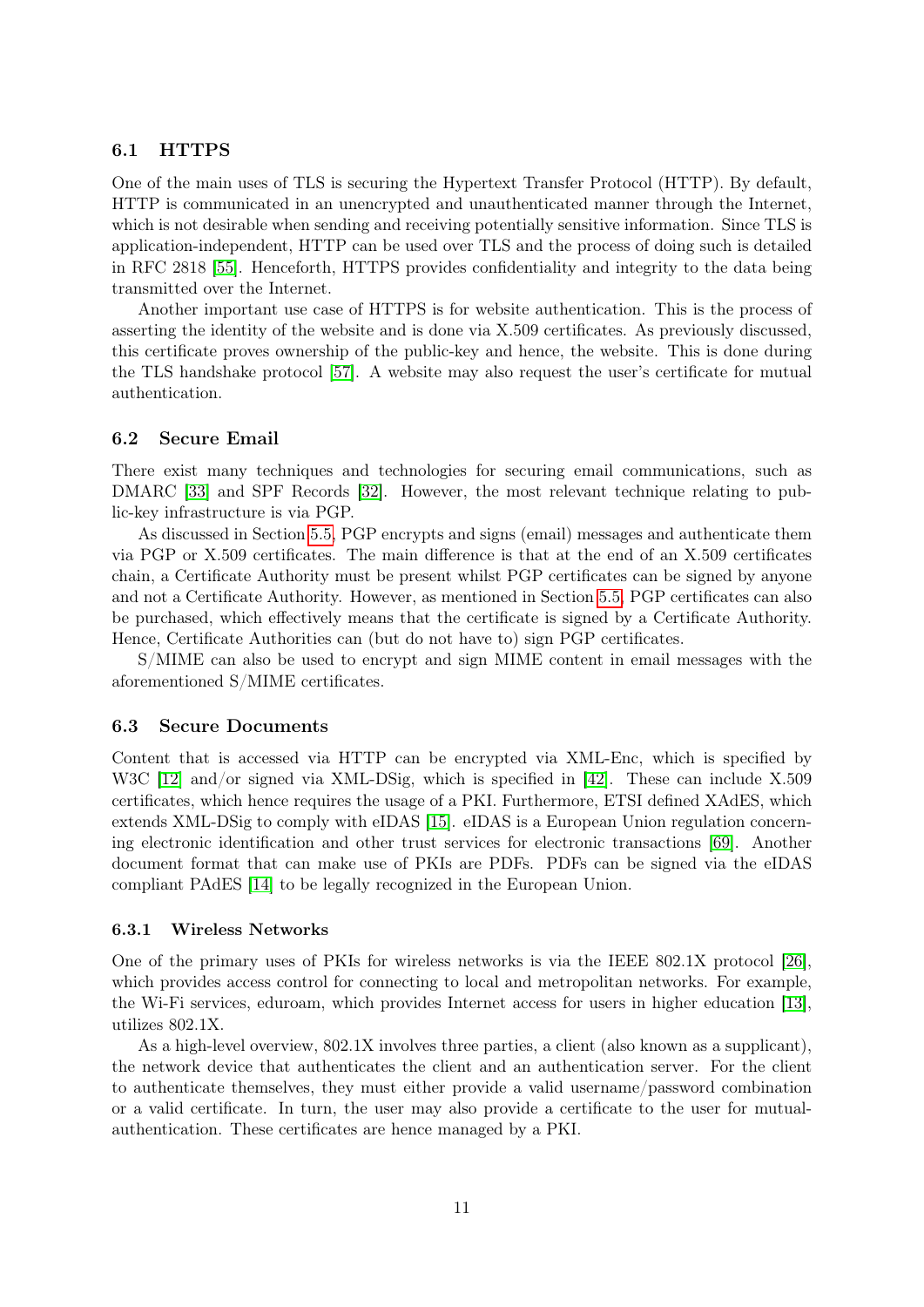## 6.3.2 Virtual Private Networks

With the advent of working from home in recent years, the topic of Virtual Private Networks has found its way into the common jargon. As mentioned in Section [5.6,](#page-9-1) VPNs often use IPSec to provide a secure virtual tunnel between endpoints. Other technologies include OpenVPN [\[44\]](#page-25-8) or WireGuard [\[71\]](#page-27-2). Irrespectively of the technology employed by the VPN, either a digital X.509 certificate or a valid username/password combination are used for authenticating users. Furthermore, mutual authentication can be achieved by the server also providing a valid certificate. Once again, a PKI must be in place to manage these certificates.

#### 6.3.3 Internet of Things

The main difference between PKIs for Internet of Things (IoT) and more "traditional" uses of PKIs such as VPNs is the amount of devices that require authentication via certificates. Each device connected to the Internet requires a certificate and given the number of IoT devices that can exist within a single household, this could put stress on the CA servers. Several CA now offer certificates and enrolment services specifically for IoT devices, such as GlobalSign [\[23\]](#page-24-9). These generally involve the ability of customizing fields in the X.509 to suit the IoT devices that are being certified.

## <span id="page-11-0"></span>7 State-of-the-Art Work on Quantum-Safe PKIs

As mentioned in the introduction, all currently-used public-key cryptographic schemes can be broken by a large-scale quantum computer, which is expected to be developed within the coming decades. Many components of PKIs, as well as many cryptographic protocols that use PKIs to manager their keys, therefore need to be patched with quantum-safe building blocks.

This section elaborates on the current state of research on quantum-safe alternatives for PKIs. We first discuss cryptographic building blocks, and then focus on PKIs and cryptographic protocols.

## 7.1 Cryptographic Building Blocks

As discussed in Section [3,](#page-2-0) large-scale quantum computers will render currently-used asymmetric building blocks insecure; these building blocks, namely asymmetric encryption schemes, key-encapsulation methods, and digital-signatures schemes, are crucial ingredients countless cryptographic protocols that are used in modern electronic systems, and a lot of effort has therefore been devoted into designing and analysing quantum-safe alternatives for these building blocks. To move to a hybrid infrastructure it is essential to combine pre-quantum and post-quantum key encapsulation and digital signatures algorithms.

The drawback of quantum-safe schemes is the size of the cryptographic material (keys, signatures, and ciphertexts): long public keys and slower algorithm execution may result in slower protocols, affecting the usability of the schemes in the current infrastructure.

### 7.1.1 Post-quantum NIST candidates

In 2016, the National Institute of Standards and Technology (NIST) initiated a process to determine which quantum-safe (or post-quantum) cryptographic building blocks are going to be used to replace pre-quantum ones. Several key encapsulation mechanisms (KEM), public-key encryption schemes (PKE) and digital signature schemes (DSS) have been submitted. These cryptographic schemes base their security on computational problems that are supposed to be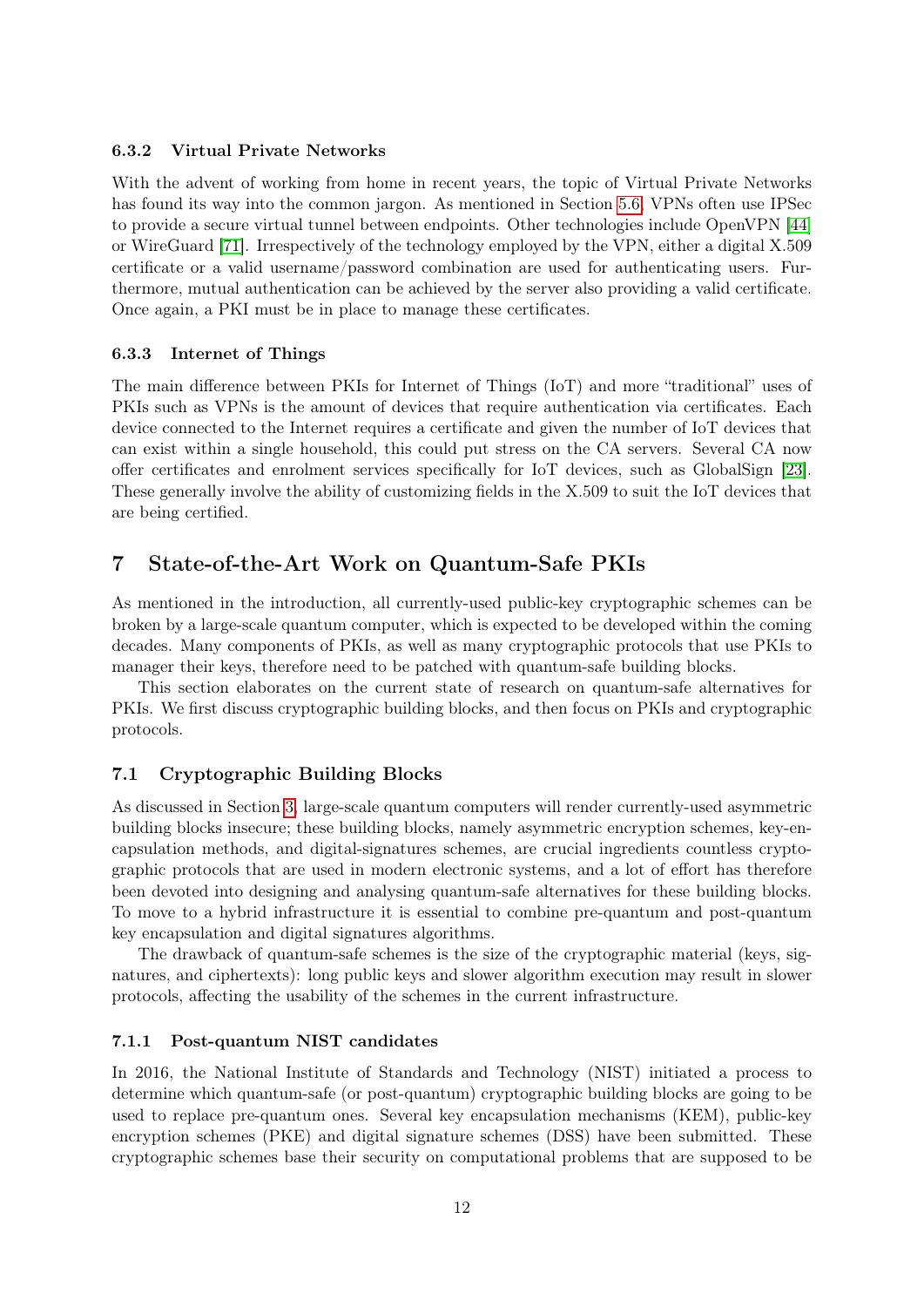computationally unfeasible to solve even for quantum computers. The majority of these schemes are Hash-based, Lattice-based, Code-based, Isogeny-based or Multivariate-based schemes:

- Hash-based schemes base their security on the security properties of functions;
- Lattice-based schemes base their security on a class of hard problems like LWE (learning with errors), SVP (shortest vector problem), CVP (closest vector problem) and more;
- Code-based schemes base their security on the hardness of decoding in a linear error correcting code;
- Isogeny-based schemes base their security on the hardness of computing a certain isogeny between elliptic curves;
- Multivariate-based schemes base their security on the hardness of solving a system of multivariate polynomial equations.

According to NIST guidelines, the evaluation of all the schemes is performed on 5 levels of security described in [\[43\]](#page-25-10)

At the time of writing, the finalists of NIST contest have been published<sup>[2](#page-12-0)</sup>. The final choice of NIST for the candidate schemes will be made official in April 2022. The finalist schemes are reported in Table [1.](#page-12-1)

| Name               | Scheme     | Type               |  |
|--------------------|------------|--------------------|--|
| Classic McEliece   | PKE/KEM    | Code-based         |  |
| Crystals-Kyber     | PKE/KEM    | Lattice-based      |  |
| <b>NTRU</b>        | PKE/KEM    | Lattice-based      |  |
| <b>SABER</b>       | PKE/KEM    | Lattice-based      |  |
| Crystals-Dilithium | <b>DSS</b> | Lattice-based      |  |
| Falcon             | <b>DSS</b> | Lattice-based      |  |
| Rainbow            | <b>DSS</b> | Multivariate-based |  |

<span id="page-12-1"></span>Table 1: NIST Finalists

However, a new vulnerability has been recently found on Rainbow [\[4\]](#page-23-6). This fact stresses even more the necessity to move to a hybrid PKI until quantum-safe algorithms are mature enough to be deployed independently.

Along with the finalists, NIST has published a list of alternative candidates. The alternative candidates are reported in Table [2.](#page-13-0)

To ensure the maximum security, it is recommended to use strong cryptographic techniques to combine pre-quantum and post-quantum schemes: the hybrid schemes will remain pre-quantum safe until quantum computers are deployed while the security of post-quantum schemes reaches its maturity and once post-quantum schemes will be employed, the hybrid scheme will remain secure.

However, even with secure pre-quantum and post-quantum schemes, it is not straightforward to securely combine them together. To this end, scientific research is inspecting which cryptographic combining mechanisms ensure the best security.

<span id="page-12-0"></span><sup>&</sup>lt;sup>2</sup>More information can be found at https : // csrc.nist.gov/Projects/post-quantum-cryptography/ [round-3-submissions](https://csrc.nist.gov/Projects/post-quantum-cryptography/round-3-submissions)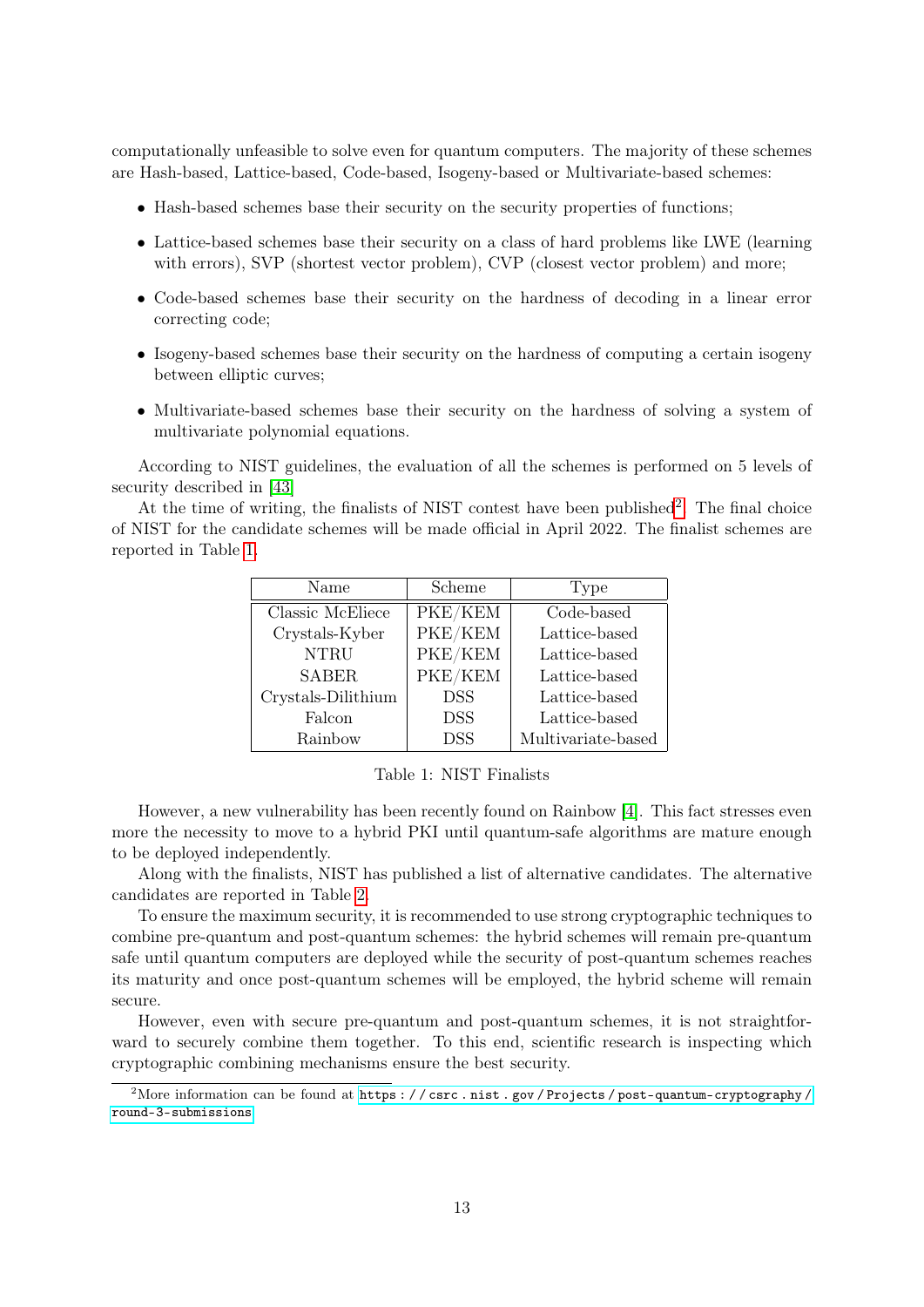| Name           | Scheme                             | Type               |  |
|----------------|------------------------------------|--------------------|--|
| FrodoKEM       | $\overline{\text{PKE}}/\text{KEM}$ | Lattice-based      |  |
| NTRU Prime     | PKE/KEM                            | Lattice-based      |  |
| <b>BIKE</b>    | PKE/KEM                            | Code-based         |  |
| HQC            | PKE/KEM                            | Code-based         |  |
| <b>SIKE</b>    | PKE/KEM                            | Isogeny-based      |  |
| <b>SPHINCS</b> | <b>DSS</b>                         | Hash-based         |  |
| <b>GeMSS</b>   | <b>DSS</b>                         | Multivariate-based |  |
| Picnic         | <b>DSS</b>                         | Hash-based         |  |

<span id="page-13-0"></span>Table 2: NIST Alternative Candidates

## 7.1.2 Quantum-safe Cryptographic Combiners

Rigorously, the purpose of a cryptographic combiner is to turn two (or more) cryptographic schemes, e.g., key-encapsulation schemes, into a single scheme that offers the same (or a similar) functionality, i.e., is again a key-encapsulation scheme, and is secure as long as at least one of the two (or more) original schemes is secure. Thus, applying such a combiner to a pre-quantum, say factoring-based, and a post-quantum, say lattice-based, scheme, results in a new scheme that remains secure unless both underlying schemes can be broken. Thus, even if there turns out to be an unexpected weakness in the lattice-based scheme, as long as there is no sufficiently large and reliable quantum computer (and no other progress on the factoring problem), the combined scheme remains secure. And vice-versa, the combined scheme will withstand quantum attacks if the lattice-based scheme is as secure as expected.

There are different approaches and techniques towards constructing cryptographic combiners. For instance, one can aim for combiners that turn strongly secure (like CCA-secure) schemes into a strongly secure scheme again, as in [\[22\]](#page-24-10), or one can aim for combiners that turn weakly secure schemes into a weakly secure scheme again and then apply a generic transformation to eventually obtain a strongly secure scheme, as in [\[25\]](#page-24-11). The latter approach appears favourable at first glance, since it puts weaker requirements on the underlying schemes; on the other hand, standardized scheme are most likely designed to offer strong secure anyway, and so the latter may introduce an unnecessary overhead by not exploiting the already-exist strong security. In any case, when aiming for such a hybrid approach, one needs to deal with the fact that combining schemes introduces a significant overhead in key- and ciphertext-size, and in computation time.

## <span id="page-13-1"></span>7.2 Quantum-Safe PKIs

Having given an overview of quantum-safe cryptographic primitives, we now focus on PKIs. In principle, simply replacing the quantum-vulnerable components of PKIs with quantum-safe ones would make PKI systems quantum-safe. However, three factors complicate an actual implementation of this approach:

- Quantum-safe building blocks are typically not as efficient (in terms of running time of the algorithms and of size of relevant elements) as pre-quantum ones.
- Designing *hybrid* quantum-safe PKIs (cf. Introduction) is not trivial and requires an analysis that depends on each component of a given PKI.
- The cryptographic protocols should be adjusted so that they can support the new functionality and still be compatible with the existing infrastructure.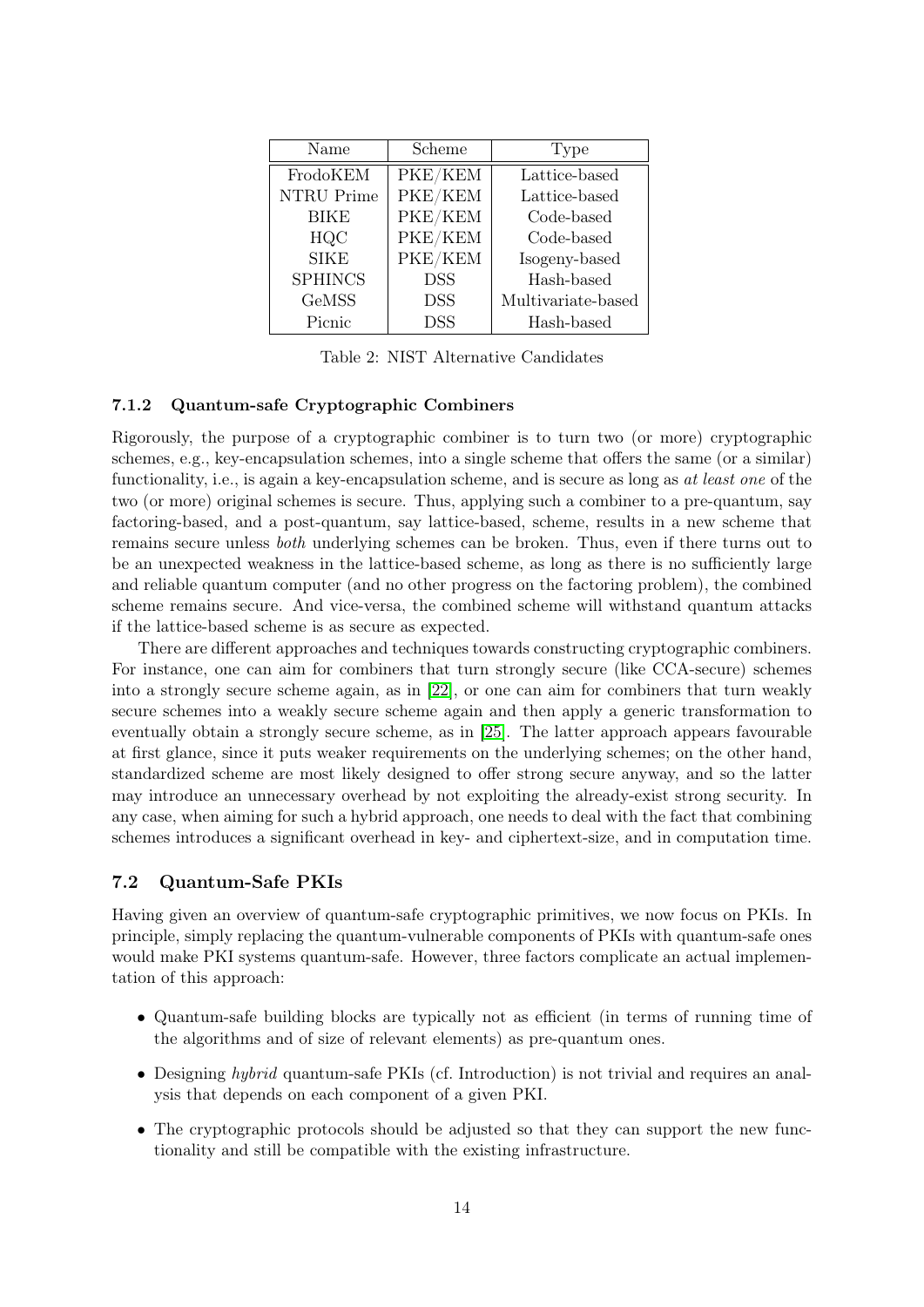This section discusses the scientific literature focused on adding quantum-security to X.509 certificates and on investigating their impact in terms of certificate size and efficiency loss.

#### 7.2.1 Extended X.509 Certificates

A first attempt to extend X.509v3 certificates to support quantum-safe cryptography was proposed by Bindel et al. [\[6\]](#page-23-7). The idea is to use the extension field in the certificates and insert the quantum-safe signature and/or quantum-safe public-key. The extension field is considered not-critical and can therefore be handled by users that have not yet migrated to quantum-safe cryptography. In [\[6\]](#page-23-7), a study is conducted whether the sizes of the quantum-safe algorithm would exceed the maximum certificate sizes supported by the GnuTLS, Java SE, mbedTLS, NSS and OpenSSL libraries. The results show that all libraries were able to correctly parse and verify the certificates with the long signatures in the extension field.

A similar approach was independently presented to IETF in an Internet Draft [\[68\]](#page-27-3). This document presents a method to extend the existing X.509v3 Certificates, Certificate Signing Requests (CSR) and X.509v2 Certificate Revocation Lists (CRL) in such a way they can handle multiple public-key algorithms. The document introduces non-critical extension fields that contain info of alternative public-key algorithms and provide instructions on how these should be handled.

Ultimately, the approach with which the two types of certificates are implemented is similar in that all extensions dictate the use of two extra non-critical fields: one for the public key (and its attributes) and one for the digital signature (and its attributes).

In the eventual scenario in which only a post-quantum scheme is used, due to the parameters of the post-quantum algorithms, the size of certificates will be around 4.3 to 54 kilobytes as opposed to pre-quantum certificates of 1 to 1.5 Kilobytes.

Scientific research was conducted separately on these types of certificates applied to mainly TLS but also SSH, IKEv2 and others. It is reasonable to assume that the results on one type of certificate also apply for the other ones, due to the similarity of the implementation of the certificates and the validation of the results provided by their analysis.

For every protocol within the X.509 PKI, we report the result concerning: compatibility, impact and integration. Concerning compatibility, we investigate if the current specification of the protocol allows for a smooth transition and full support of quantum-safe algorithms. Concerning impact, we investigate how the performance of the protocol changes due to their large key sizes. Concerning integration, we inspect if there exists a library that implements the protocol with quantum-safe algorithms.

### 7.2.2 CSR

The Certificate Signing Request (CSR) is an X.509 message sent from an applicant to a RA in order to apply for a digital identity certificate. Raavi et al. [\[54\]](#page-26-6) investigates the effect of adding quantum security to X.509 certificates. Their primary focus is on the overhead in size and loss in efficiently for the different security levels.

Compatibility and Impact The smallest post-quantum and hybrid certificates sizes are provided by Falcon at level 1 with about 3000 bytes and level 5, with approximatively 4800 bytes certificate size, Dilithium is the best alternative at level 3 with circa 7500 byes certificate size (Falcon does not have a level-3 security variant).

Concerning key-generation, Dilithium is the most efficient with respect to the time needed to generate a valid key-pair. At security level 1 Dilithium is faster than RSA, and at level 3 and 5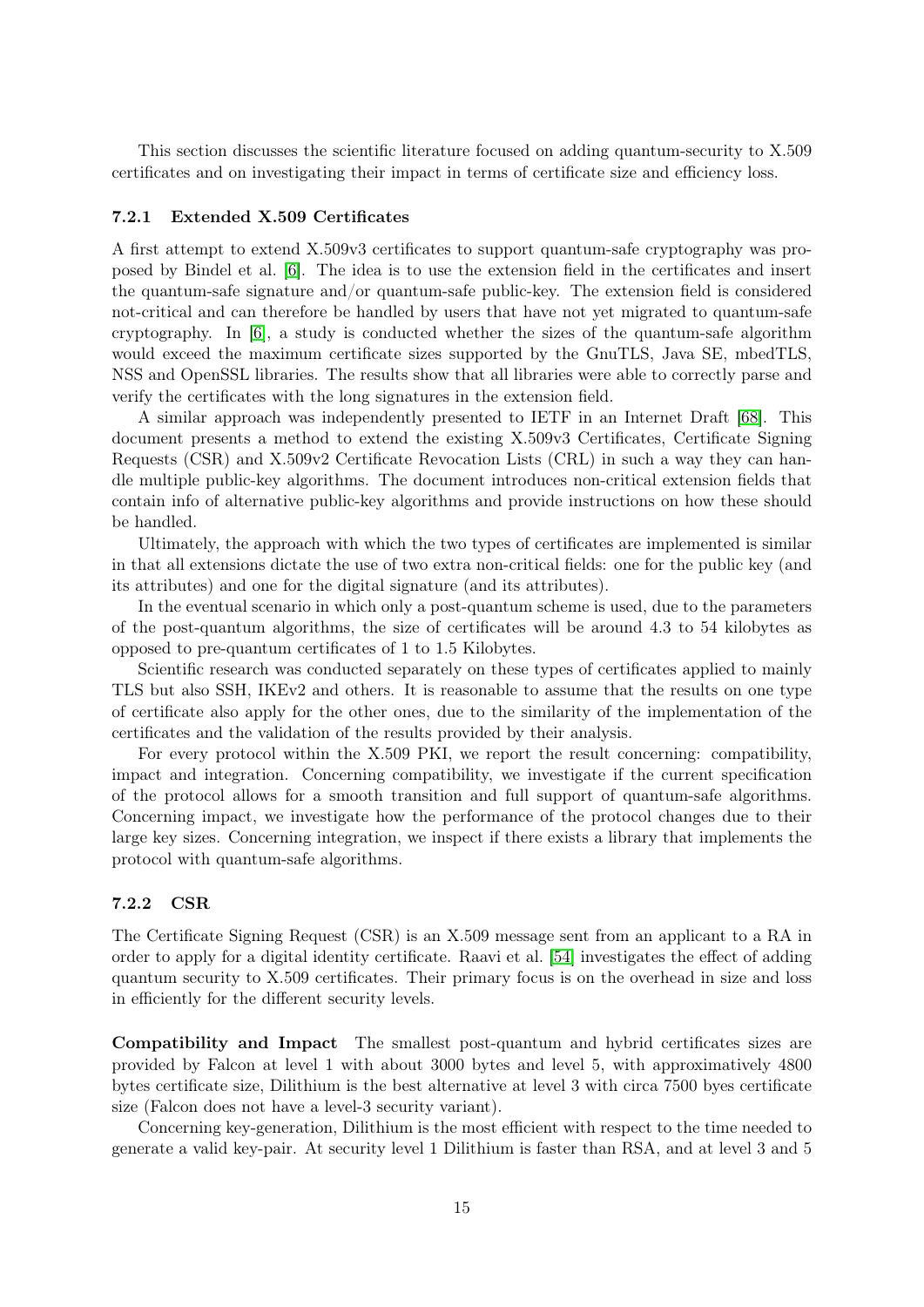it is faster than ECC and in particular, the key-generation time in Dilithium-II and Falcon-512 is faster than RSA by 7.08 - 28.11 times. Regarding Certificate Requests, Dilithium outperforms all post-quantum counterparts at all levels of security. On average, Dilithium, and Falcon reduce the Certificate Request Generation time by about 2 times. For Certificate Generation, Dilithium, and Falcon outperform all post-quantum counterparts at all levels of security. At security level 5 Dilithium is 10% - 15% faster than Falcon. For Certificate Verification, RSA is still the most efficient at the lowest level of security. Among post-quantum schemes, Dilithium, and Falcon have  $7.61\%$  and  $4.76\%$  more time overhead for verifications at level 1. Dilithium and Falcon are more efficient than ECDSA on all security levels. Falcon is the most efficient among the post-quantum algorithms for level 1 and 5.

Due to the difference in performances, Dilithium is the recommended for time-sensitive applications (any web server-client communication) but Falcon is a good candidate for Blockchain certificate verification since blockchain protocols require more verification than signatures.

## 7.2.3 OCSP

The Online Certificate Status Protocol (OCSP) is a protocol used for obtaining the revocation status of an X.509 certificate. Fan et al. [\[17\]](#page-24-12) also investigates the effect of adding quantum security to X.509 certificates. The focus of their work is on the overhead in size and loss in efficiently for command line and browser applications of X.509 certificates.

The analysis was performed on hybrid certificates modified according to the Internet Draft [\[68\]](#page-27-3) specifications based on the OpenSSL 1.1.1b libraries.

Compatibility and Impact For command-line applications, it is possible to set the maximum size of the response via the API function OCSP\_set\_max\_response\_length to allow OCSP to process large certificate or a chain of certificates: setting a large response size length performed successfully. For browser applications, tests were conducted on Firefox 66.0.3 and Internet Explorer 11.0.9600.19326. Internet Explorer works correctly for the tested sizes, but Firefox has a size limit for certificate sizes of 65.535 kilobytes.

#### 7.2.4 CMP and EST

The Certificate Management Protocol (CMP) is a protocol used for obtaining X.509 digital certificates. Enrolment over Secure Transport (EST) is a protocol that describes an X.509 certificate management, targeting clients that need to acquire client certificates and associated certificate authority (CA) certificates. The analysis of post-quantum CMP and EST protocols is performed by [\[17\]](#page-24-12). No issues were found for CMP and EST as they support all sizes of the quantum-safe certificate with minimal execution time impact.

## <span id="page-15-0"></span>7.3 Cryptographic Protocols Using PKIs

For cryptographic protocols that use PKIs to manage the associated keys, a similar observation holds as for PKIs themselves (cf. beginning of Section [7.2\)](#page-13-1): transitioning to a quantum-safe state is not trivial, even with quantum-safe building blocks available, and especially when requiring the new protocol to offer hybrid security and interoperability. As for Section [7.2,](#page-13-1) for every protocol, we report the result concerning compatibility, impact, and integration.

A large body of research has been conducted on the impact of post-quantum algorithms on the most commonly used protocols on the Internet. The core of the research was focused on client/server communication (and implicitly with HTTPS application) but some research was also conducted on embedded systems. Therefore, when we describe the scientific literature,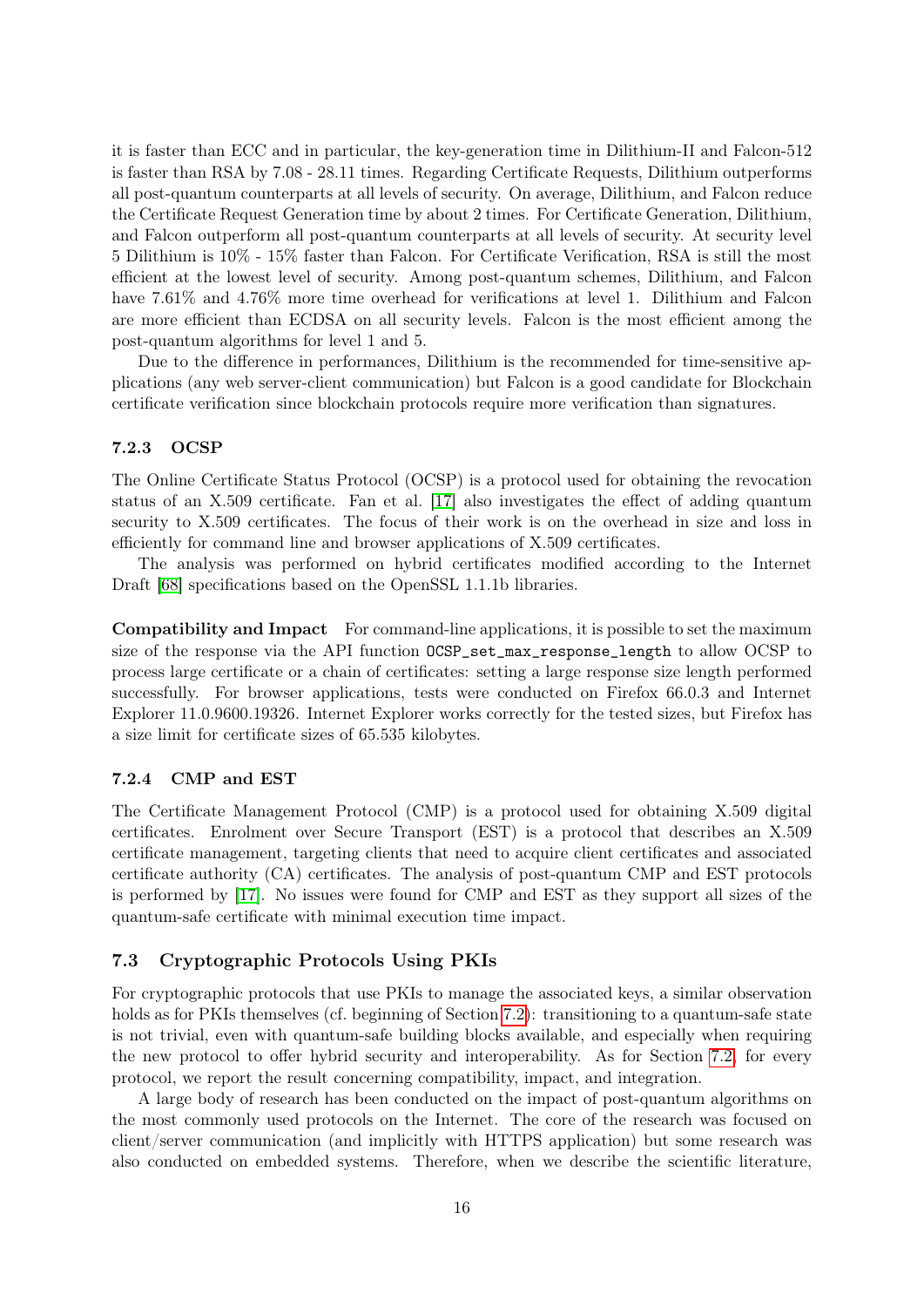we implicitly refer to client/server communication, and we will be explicit when talking about embedded systems. Furthermore, many initiatives have emerged with the goal to facilitate the migration to quantum-safe internet: several internet drafts have been submitted to IETF and the Open Quantum Safe (OQS) project has developed the library liboqs with quantum-safe cryptosystems to be included in the libraries that implement quantum-safe protocols.

## 7.3.1 TLS 1.2

As one of the most widely used protocol on the internet, TLS 1.2 has received the attention of [\[6,](#page-23-7) [29,](#page-24-13) [10,](#page-23-8) [17\]](#page-24-12) for Internet applications and client-server communication and [\[8\]](#page-23-9) for embedded systems.

The Internet drafts [\[61,](#page-26-7) [9\]](#page-23-10) have been submitted to IETF.

Compatibility and Impact TLS supports data fragmentation for certificates up to 16.777 megabytes, which is more than sufficient for quantum-safe signatures, but TCP fragmentation is enforced and fragments are at most 16 kilobytes large. This can create high loss rates especially with UDP [\[6,](#page-23-7) [29\]](#page-24-13).

Long certificates would not highly benefit from techniques like compression or caching. Caching has the potential to speed up connection, but it could also potentially introduce vulnerabilities. On the other hand, compression would not significantly reduce the sizes of the certificates because the digital signatures are very large and are difficult to compress due to their large entropy.

The most common libraries and browsers were tested by [\[6\]](#page-23-7) to determine if they support long certificate sizes. Among all tested libraries, the library that could support the largest certificates was Java SE with 1333.0 kilobytes. Almost all other libraries could process up to 43.0 Kilobytes except for mbedTLS, which has a limit of 9.0 kilobytes. Among the web browsers, Safari could support the largest certificates with 1333.0 kilobytes. Almost all other browsers, like Chrome, Opera and Firefox, could support up to 43.0 kilobytes, with the exceptions of Microsoft Edge and Internet Explorer, which could support up to 9.0 kilobytes.

An extension of this analysis was performed by [\[17\]](#page-24-12) where the analysis was conducted using signature schemes with very large parameters like SPHINCS, Picnicl5rl and GeMSS, validating the results of [\[6\]](#page-23-7). The results show that the size limit of OpenSSL 1.0.2 is set to 102.4 Kilobytes, but it can be increased by calling the appropriate API.

The work in [\[10\]](#page-23-8) tested the compatibility of NIST candidates in OpenSSL 1.0.2. Most of the schemes were handled without issues; NTS-KEM was the only one that failed. FrodoKEM-1344 failed as well to be handled by OpenSSL 1.0.2, but as shown by [\[17\]](#page-24-12), a change in the parameters of the implementation would allow FrodoKEM-1344 to be used correctly.

The work in [\[29\]](#page-24-13) takes a similar approach, and they test HSS in hybrid certificates. For different parameters of a hash-based signature scheme, the average handshake took about 4 times longer than pre-quantum certificates with RSA signatures and the average of the number of exchanged packets is slightly increased. When these certificates are handled by browsers like Chrome and Firefox, in alignment with the results of [\[6\]](#page-23-7), fragmentation and segmentation were working properly for a certificate chain of total size 19 kilobytes. For certificate chains of 135 kilobytes, the browsers were failing to parse the certificates. Other experiments show that the failure in the parsing was due to the certificate chain length and not the chain size.

In the embedded system setting, Kyber for key-exchange and  $SPHINCS<sup>+</sup>$  for digital signature were tested on a Raspberry Pi, an ESP32, a fieldbus option card and an LPC. Kyber was recorded to be more performing than ECDHE on all platforms in terms of performance and resource management. SPHINCS<sup>+</sup> was noticeably less efficient than ECDSA.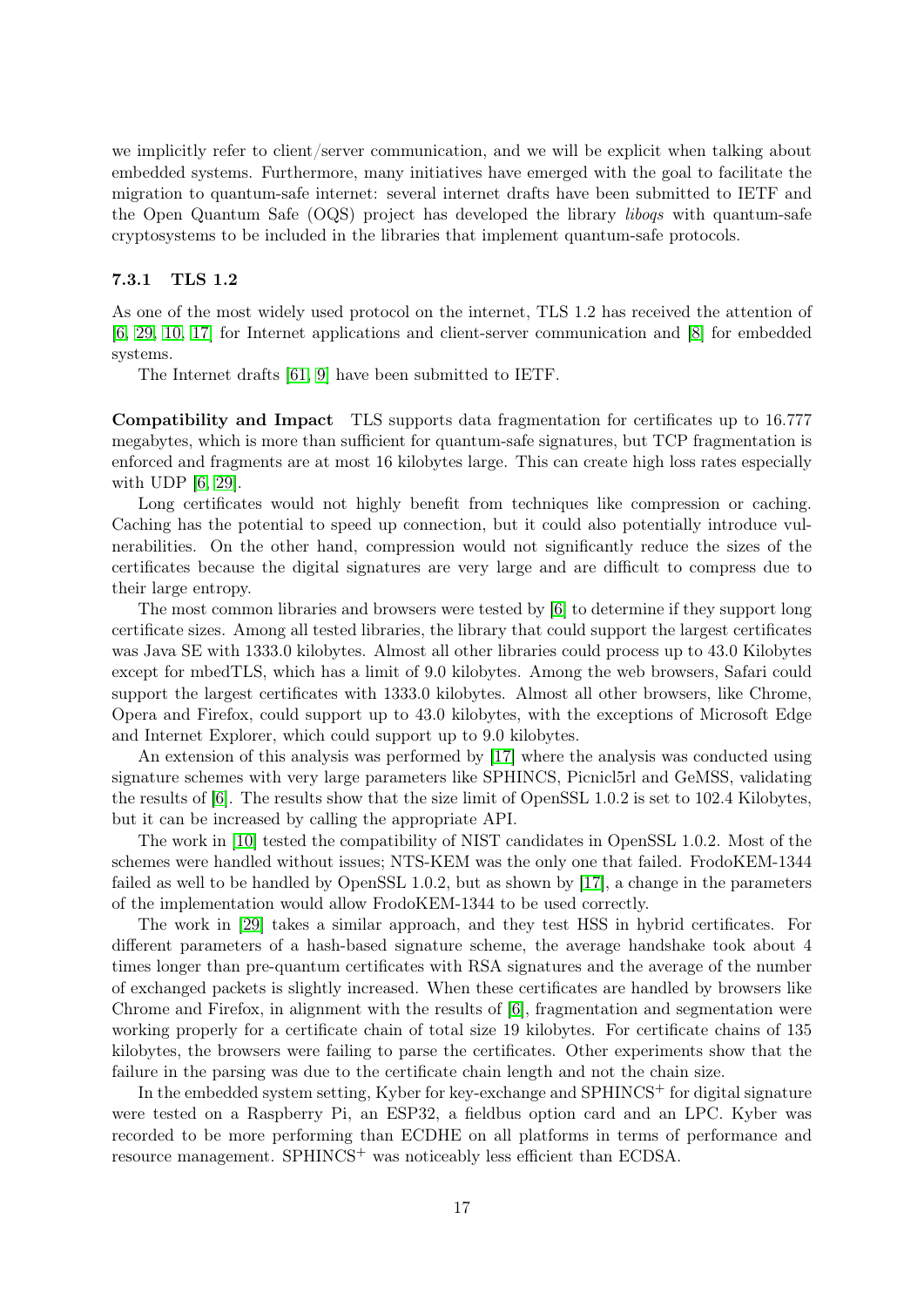Concerning the possibility to use cryptographic combiners, TLS 1.2 does not seem suitable to support them except the concatenation combiner as shown by [\[6,](#page-23-7) [10\]](#page-23-8).

Integration An extension of TLS 1.2 on OQS-OpenSSL 1.0.2 based on the implementation by Bindel et al. [\[5\]](#page-23-11) exists. This implementation supports hybrid and quantum-safe only schemes. In the hybrid certificates, public keys are concatenated and parsed when received. However, this version of OpenSSL is deprecated and not maintained<sup>[3](#page-17-0)</sup>. Another implementation of TLS 1.2 supporting post-quantum algorithms is now available in s2n [\[1,](#page-22-0) [2\]](#page-22-1) based on the Internet Draft [\[9\]](#page-23-10).

DTLS 1.2 is integrated in WolfSSL [\[73\]](#page-27-4).

The Internet drafts [\[61,](#page-26-7) [9\]](#page-23-10) have been submitted to IETF to help the integration of quantumsafe schemes into TLS 1.2.

#### 7.3.2 TLS 1.3

As TLS 1.3 is soon to be widely-used as a successor of TLS 1.2, it has been subject to analyses of various levels. A large body of scientific research has been performed by [\[10,](#page-23-8) [47,](#page-25-11) [64,](#page-26-8) [63,](#page-26-9) [45\]](#page-25-12) on Internet application and client-server communication and [\[21\]](#page-24-14) for embedded systems.

Compatibility and Impact The design of TLS 1.3 allows for a more flexible negotiation of cryptographic schemes, as every algorithm is negotiated separately. Therefore, post-quantum algorithms can be negotiated directly with a new identifier. As opposed to TLS 1.2 using different methods for combining the digital signatures can be supported by TLS 1.3. The key schedule of TLS 1.3 is more complex than the one from TLS 1.2, so techniques inspired from [\[5\]](#page-23-11) can be easily applied, even though the proposed approach concatenates the cryptographic material by default. As for the key exchange, TLS 1.3 supports multiple algorithms and can negotiate them separately. TLS 1.3 usually conveys digital signatures via X.509 certificates, and it allows the sending of multiple certificates. Therefore, in principle, TLS 1.3 would support the deployment of two separate certificates (one for pre-quantum schemes and the other for post-quantum ones) instead of one with multiple signatures would be deployed. The CertificateVerify message used to convey a signature cannot be extended via built-in mechanisms, so it could only be extended or duplicated with a change in the logic of the protocol.

The authors in [\[10\]](#page-23-8) deeply analyse the technical side of integrating quantum-safe algorithms into TLS 1.3. During the Key exchange protocol, the maximum size of the key value in the key\_share extension of Client\_Hello is 65.535 kilobytes during the key exchange process. This limitation can create issues with schemes like FrodoKEM-1344. In fact, even if 65.535 kilobytes is large enough for FrodoKEM parameters, the limited size of Server Hello (20 kilobytes) is not enough. If this limit were to be enlarged, FrodoKEM would function correctly. On the other hand, schemes like NTS-KEM and Classic McEliece are too large to be handled correctly. Concerning the digital signatures, the maximum X.509 certificate size in TLS 1.3 is 16.777 megabytes which accommodates the size of all NIST finalists. However, as for TLS 1.2, the maximum size of the supported signature is 65.535 kilobytes which is too small for schemes like Picnic or Rainbow. As for TLS 1.2, record fragmentation is applied for certificates of size larger than 16 kilobytes.

When deployed in TLS 1.3, Falcon and Dilithium provide the best performance: Falcon has fast verification time, but has slow signing performance, Dilithium, on the other hand, has very fast signing time and slower verification time. The cryptographic scheme with a bigger impact

<span id="page-17-0"></span> $^3$ <https://openquantumsafe.org/applications/tls.html#oqs-openssl-provider>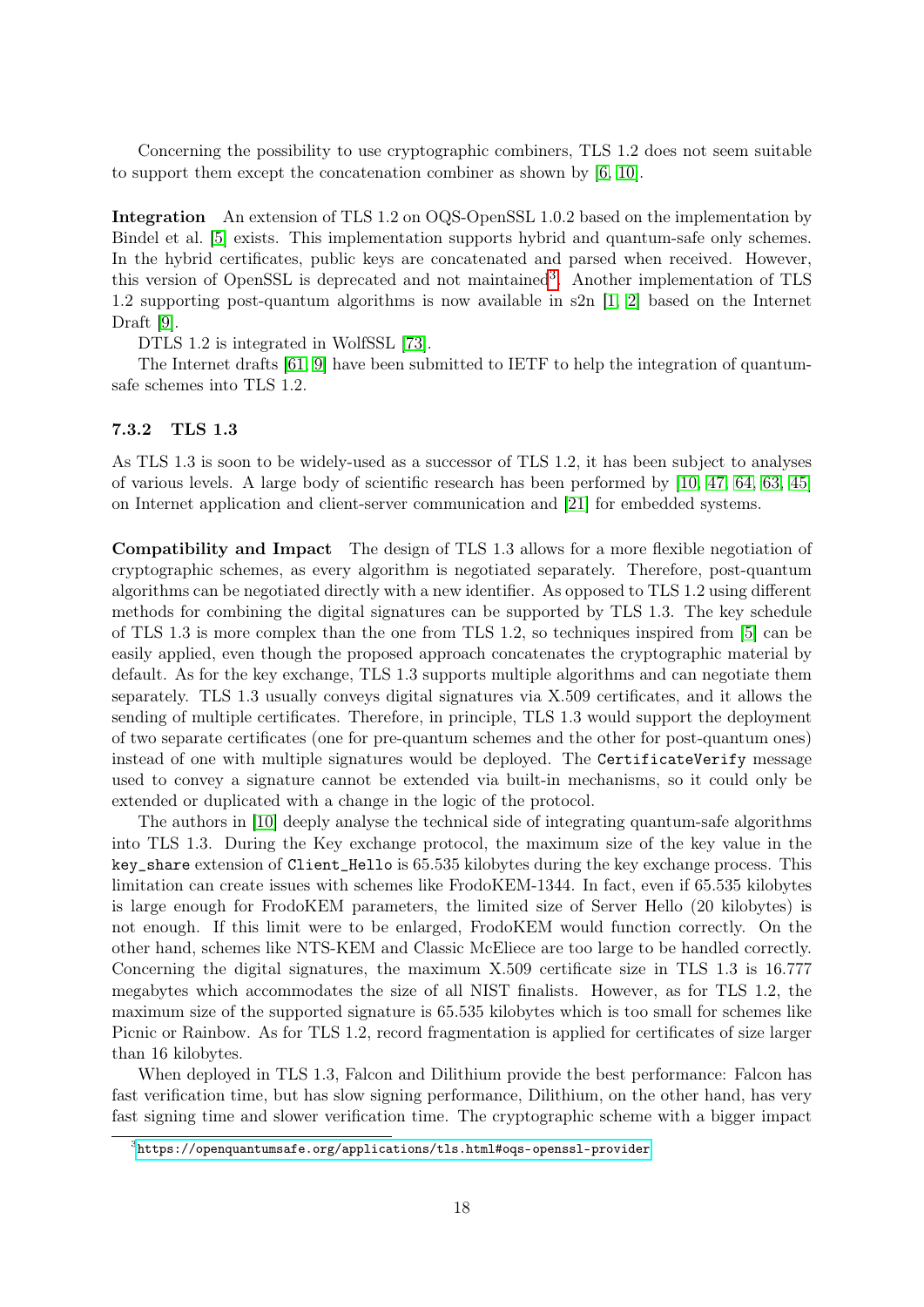on performance was SPHINCS that cause up to 190% latency, because the large sizes lead to multiple round trips. When benchmarked in realistic Internet conditions, the packet loss rate is around 3-5%.

Hardware optimization (like AVX2) can be extremely beneficial for the performance of cryptographic operations: Falcon performs 20 times faster and Dilithium-IV with hardware optimization performs faster than Dilithium-II.

When employed in a TLS handshake, the time needed to convey Dilithium-II or Falcon-512 public keys is competitive with RSA and ECDSA (with a maximum recorded delay of 55ms). For higher levels of security, the impact of Dilithium-IV and Falcon-1024 is more sensible.

To reduce time overhead even more, it is recommended to use different cryptographic algorithms across certificate chains. This technique reduces the overall handshake time of about 25% compared to single Dilithium-IV and 33% compared to single Falcon-1024. Further research proposes to mix Dilithium and Falcon and ECC at a low level of hierarchy (intermediate CA and endpoints) and SPHINCS and XMSS at root level.

When TLS 1.2 is employed in embedded systems, the authors of [\[21\]](#page-24-14) perform an analogous analysis and similar results are recorded. Experiments were conducted on two microcontrollers with limited memory and computing power. For key-exchange schemes, Kyber and Saber are the most performing schemes as their performance is comparable to ECDHE. Concerning signature schemes, Dilithium, and Falcon confirm their performances as for Internet client/server communication as they are both well performing. Dilithium is very efficient for key-generation and signature operations: Dilithium-II is circa 2.8 times slower than ECDSA, and is approximately as efficient as RSA. For verification operations, Dilithium is on average 1.89 times slower than RSA.

Falcon is well performing for verification operations: Falcon-512's verify operation time is about 3.6 times the corresponding RSA verify operation and Falcon-1024 verify is about 1.7 times faster than RSA. Falcon is on average 17.90% slower than RSA for signature operations.

When Dilithium and Falcon are deployed for handshake protocols, the post-quantum schemes provide similar performances to their pre-quantum counterparts. Experiments show that in embedded system the size overhead increases by a few order of magnitude due to the large sizes of the post-quantum cryptographic material, but the power consumption is dominated by the communication transmission cost.

Integration An implementation of a hybrid version of TLS 1.3 is provided in an OQS fork of OpenSSL 1.1.1 [\[52\]](#page-26-10), in an OQS fork of BoringSSL [\[51\]](#page-26-11) and in an OQS fork of WolfSSL [\[72\]](#page-27-5).

The Internet Drafts like [\[31,](#page-24-15) [60,](#page-26-12) [65,](#page-27-6) [70\]](#page-27-7) have been submitted to IETF to help the integration of quantum-safe schemes in TLS 1.3.

## 7.3.3 SSH

The works by Crockett, Paquin and Stebila [\[10\]](#page-23-8) and the short paper by Sikeridis et al. [\[63\]](#page-26-9) are the only scientific works that deal with the integration of post-quantum algorithms in SSH-2. Crockett et al. focuses on the overall compliance of the current state of the art of SSH with respect to key exchange and authentication. Sikeridis et al. focuses on inspecting the latency of the handshake and study the possible overhead when SSH packets are being transported via TCP.

Compatibility and Impact Extending the SSH cipher-suite with the new post-quantum algorithms and combinations is supported by SSH and requires no adjustment.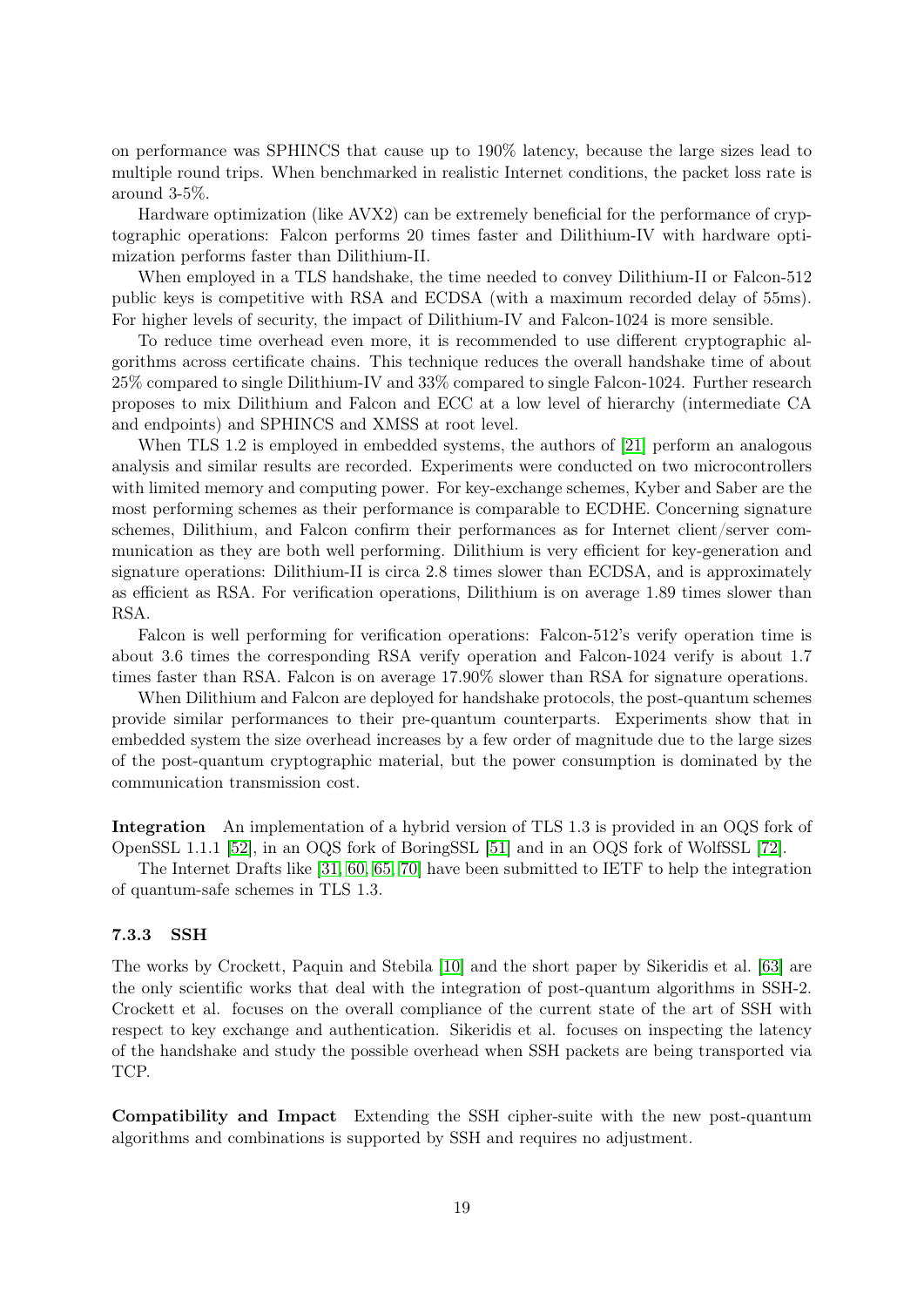Messages in SSH are 32-bits long and can accommodate any post-quantum algorithm of Round 3 of the NIST competition.

Concerning key-exchange, the maximum packet size supported by OpenSSH is 262.144 kilobytes bytes which is large enough to support all Round 2 candidates (and by extension Round 3) except for NTS-KEM and Classic McEliece. In SSH it is possible to exchange classic and quantum-safe keys without inconveniences [\[10\]](#page-23-8): "In SSH-2, each key exchange method gets to define its own message format for its messages, so it is possible for hybrid exchange methods to provide distinct fields for each component value". For authentication (i.e., digital signatures), the maximum payload for packets is 32.768 bytes and is able to support the sizes of public keys of the finalists.

Regarding the possibility of integrating combiners, OQS's fork to SSH by the default concatenates public keys (classic keys first and quantum-safe keys second).

Results reported in [\[10\]](#page-23-8) show that OpenSSH could successfully perform key-exchange for every post-quantum encapsulation scheme except for NTS-KEM. It also could successfully perform authentication for all digital signature schemes except for Rainbow with large parameters (Rainbow-III and Rainbow-V).

When post-quantum algorithms are integrated in SSH, [\[63\]](#page-26-9) report that the handshake can have a latency from a minimum of 0.5% till a maximum of 50% (Dilithium is the faster while SPHINCS is the algorithm that causes the most latency). To circumvent this issue it is possible to increase the TCP initial congestion window, at the cost of increased packet loss rate.

Integration An early Internet draft [\[66\]](#page-27-8) outlines how to implement a hybrid key-exchange in SSH. An implementation of hybrid SSH is provided in a OQS fork of OpenSSH 7.9 [\[53\]](#page-26-13) and of libssh [\[50\]](#page-26-14).

#### <span id="page-19-0"></span>7.3.4 IKEv2

The question of integrating post-quantum X.509 certificates in IKEv2 is tackled by [\[29\]](#page-24-13). In their paper, the authors inspect whether the hybrid certificates can be supported by the IKE protocol and run some analysis using a stateless Hash Signature Scheme (HSS) as the post-quantum algorithm.

Compatibility and Impact IKEv2 uses fragmentation for large packets that exceed the size of the MTU. Large certificates were observed to perform "without special issues".

However, fragmentation is applied only to IKE\_AUTH messages that are in charge of authentication, but fragmentation will not apply to IKE\_SA\_INIT messages that transport the public keys.

The negotiation for the session key with a hash-based signature scheme instead of RSA took on average 200-400 ms more and the number of packets increased, but the whole sessions lasted less than half a second. This shows that extending IKE with quantum-safe schemes will not have a strong impact on performance.

They tested the handling of the Truskowsky [\[68\]](#page-27-3) type of certificate implemented in StrongSwan 5.5.0 with RSA and HSS. The results show that IKE\_AUTH fragmentation works correctly even with long certificate chains with post-quantum algorithms.

Integration An implementation of quantum-safe OQS fork of StrongSwan can be found at [\[49\]](#page-25-13). Related work on the integration of quantum-safe algorithm in IKE can be found in the Internet-Drafts [\[67,](#page-27-9) [19\]](#page-24-16), but they solely concern key-exchange.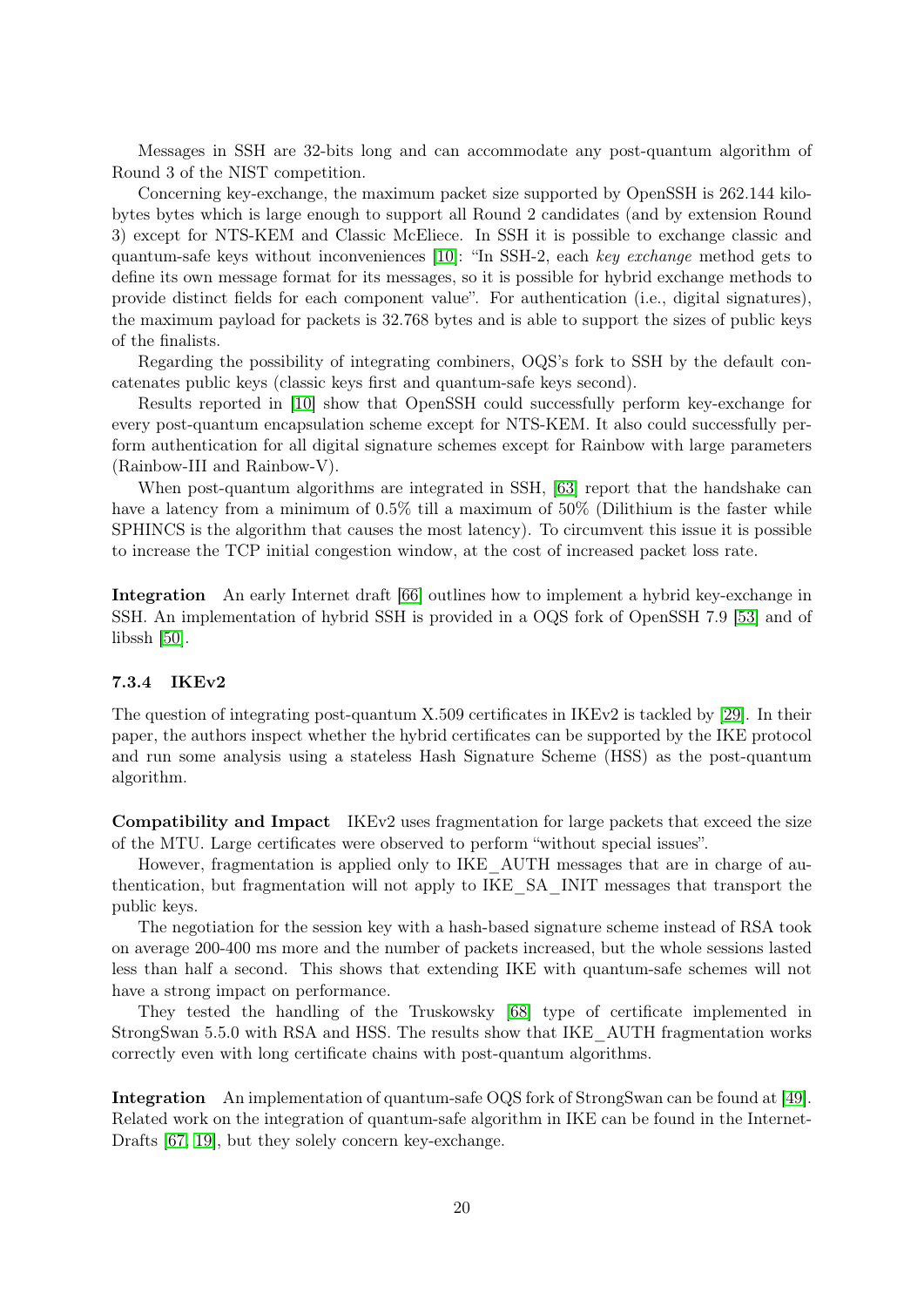## 7.3.5 QUIC

The question of integrating post-quantum X.509 certificates in QUIC is tackled by [\[29\]](#page-24-13). As for IKE (Sec. [7.3.4\)](#page-19-0), the authors inspect whether the hybrid certificates can be supported by the QUIC protocol and run some analysis using a stateless hash-based signature scheme as post-quantum algorithm.

Compatibility and Impact QUIC supports the use of fragmentation, compression, and caching for the transport of large packets. These mechanisms allow large X.509 certificates to be handled without errors.

The tests performed in [\[29\]](#page-24-13) show that all certification chains were transferred correctly. Timeout errors were registered at the server side due to errors in the implementation and not on the design of the protocol. According to the authors QUIC will have minimal impact as: "It is evident that QUIC will operate with lengthy certificates with no issue" [\[29\]](#page-24-13).

Integration The analysis were performed on Google's proto-quic implementation which is deprecated at the time of writing. More details about integration of QUIC with quantum-safe schemes can be found at [\[3\]](#page-23-12).

## 7.3.6 S/MIME and CMS

The hybrid approach to  $S/MIME$  has only been investigated by [\[6\]](#page-23-7). This work analyses how the hybrid X.509 certificates are handled by S/MIME and CMS and if they can support cryptographic combiners.

Compatibility and Impact In S/MIME the employed algorithms are specified in a header and more precisely in a CMS SignedData object that contains several fields. Among these the object SignerInfo can occur several times. This object contains the attributes about the signer, the algorithm, and the signature and other fields and can be used to deliver combined secrets.

Analysis was conducted on some libraries that implement S/MIME with different configurations. Results show that backwards compatibility is reached when quantum-safe signatures and key are stored on non-critical fields. Among the libraries tested, only Mozilla Thunderbird failed in parsing large attributes.

Integration An integration of CMS and S/MIME can be found in the OQS fork of OpenSSL 1.1.1 [\[11\]](#page-23-13).

## 7.3.7 OpenVPN

A post-quantum implementation of OpenVPN has been developed by Microsoft Research [\[39\]](#page-25-14), but no scientific literature has been published. It supports FrodoKEM, SIDH, Picnic and qTESLA as quantum-safe cryptographic schemes. The experimental implementation of Open-VPN provided by Microsoft is a fork of OQS-OpenSSL [\[40\]](#page-25-15).

## 8 Conclusion

Before transitioning to a fully quantum-safe PKI, a hybrid migration is necessary. Adapting a hybrid temporary solution ensures that we can rely on the security of pre-quantum schemes until quantum-safe schemes are fully trusted.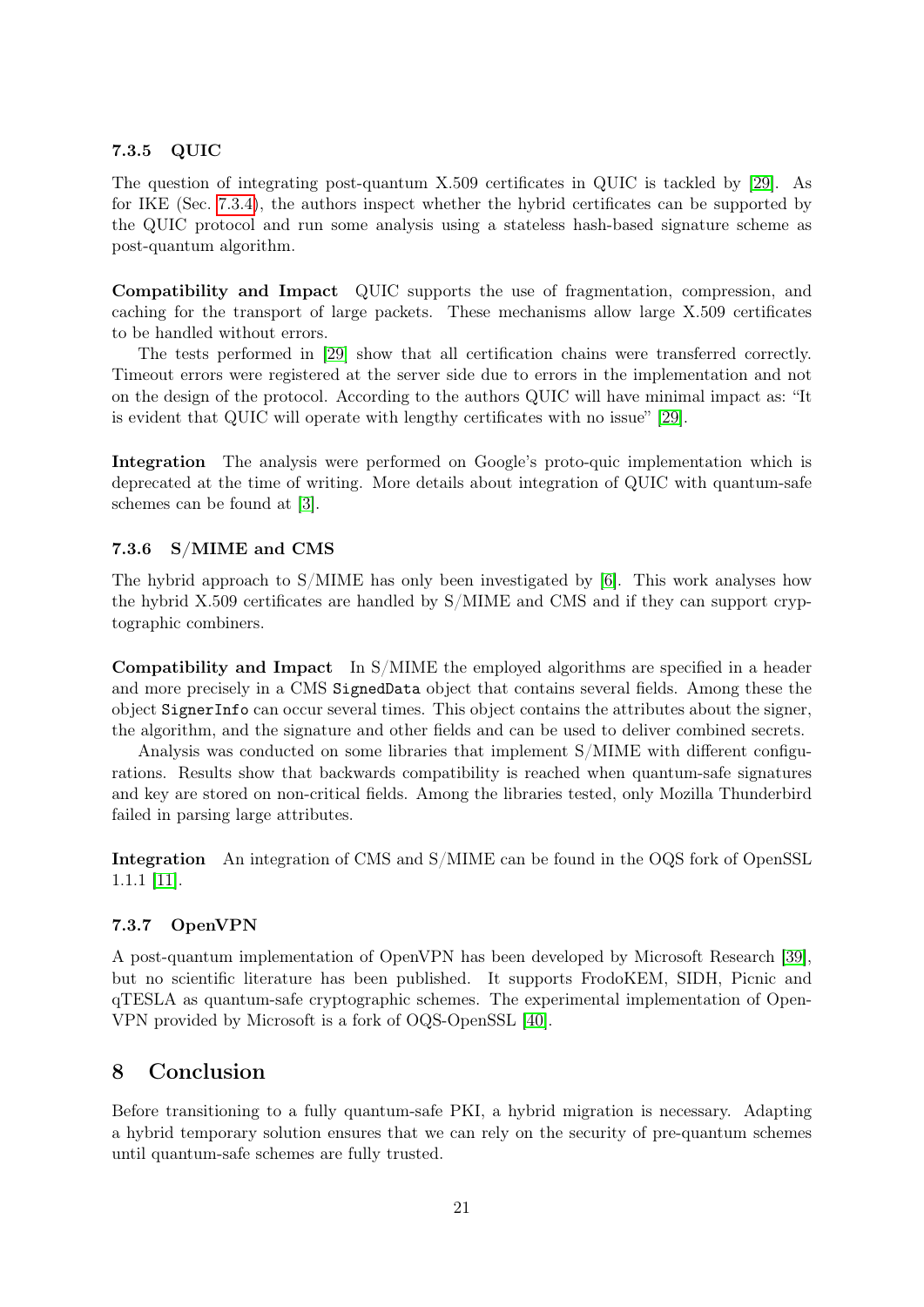The adoption of quantum-safe schemes, especially in a hybrid setting, comes with a few challenges. Firstly, the large sizes of the ciphertexts and signatures of the new schemes is going to impact the communication as there are bigger data chunks that need to be transferred. Then, moving to a quantum-safe PKI does not only entail replacing existing cryptographic schemes with a quantum-safe variant, but also involves changing the existing infrastructure. The quantumsafe schemes should be compatible with the current PKI and the pre-quantum PKI should also be able to function along with the quantum-safe schemes.

In this document we have discussed the scientific work conducted on the impact of quantumsafe schemes in the most used protocols of the Internet. Table [3](#page-22-2) summarizes the discussion in Section [7.2](#page-13-1) and Section [7.3.](#page-15-0)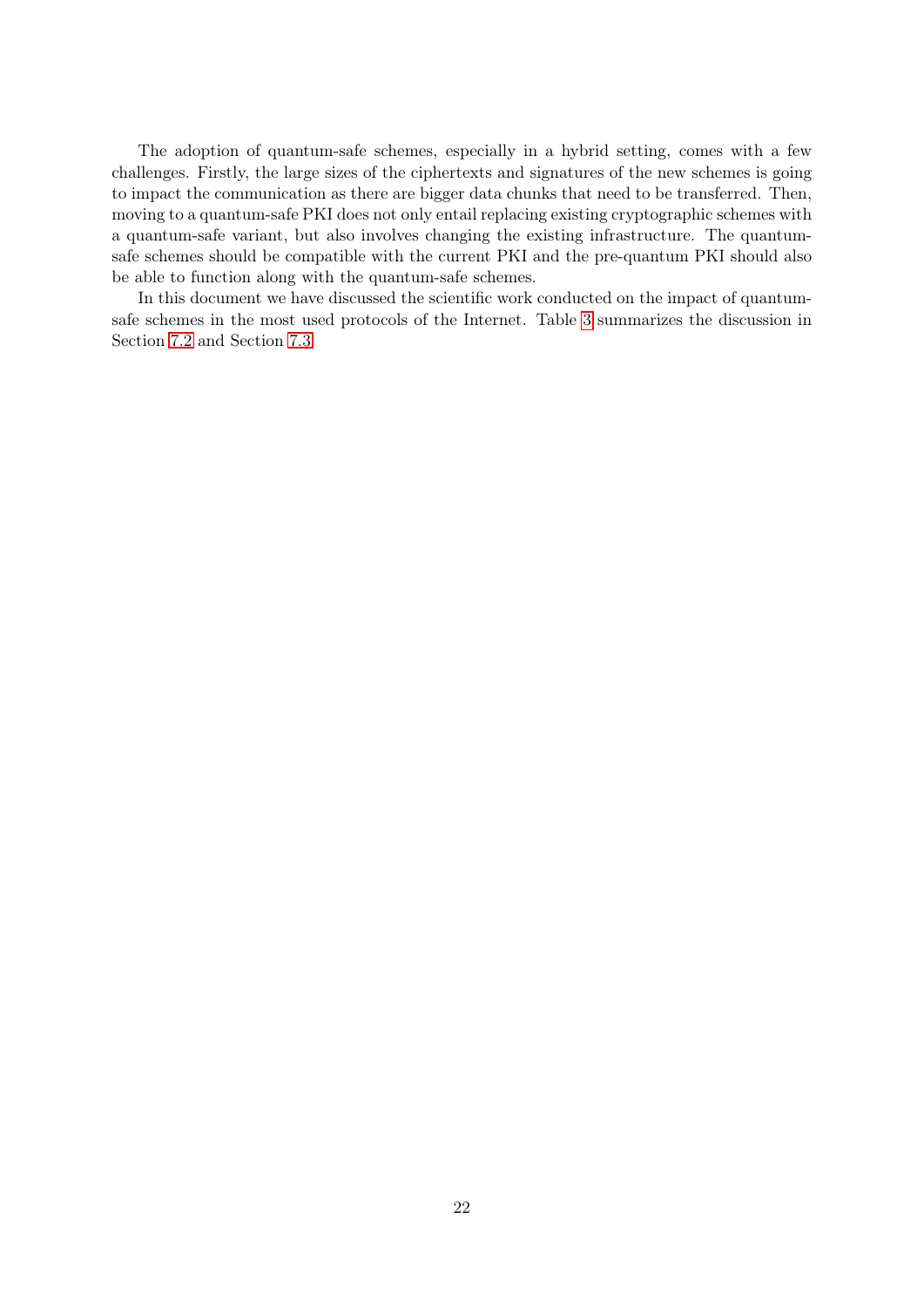| Protocol                 | Support in Libraries<br>and Browsers                                                                                                                         | Communication Over-<br>head                                                                                            | for<br>Support<br>crypto-<br>$\mbox{graphic}\ \mbox{combiners}$                     |
|--------------------------|--------------------------------------------------------------------------------------------------------------------------------------------------------------|------------------------------------------------------------------------------------------------------------------------|-------------------------------------------------------------------------------------|
|                          |                                                                                                                                                              |                                                                                                                        |                                                                                     |
| $\overline{\text{CSR}}$  | No adjustment required                                                                                                                                       | Dilithium and Falcon<br>provide<br>the<br>$\operatorname{smallest}$<br>overhead                                        | Not tested                                                                          |
| $\overline{\text{OSCP}}$ | No adjustment required                                                                                                                                       | minimal overhead com-<br>pared to pre-quantum<br>schemes                                                               | Not tested                                                                          |
| CMP-EST                  | No adjustment required                                                                                                                                       | Minimal overhead                                                                                                       | Not tested                                                                          |
| $TLS$ 1.2                | The implementation of<br>the libraries<br>requires<br>adjustments<br><b>on</b><br>size<br>limits                                                             | Sensitively<br>increase<br>with<br>hash-based<br>schemes.<br>Not tested<br>Dilithium<br>for<br>and<br>Falcon           | Only concatenation can<br>be supported                                              |
| <b>TLS 1.3</b>           | Size limits not com-<br>patible<br>with<br>sizes<br>PKE/KEM<br>$\sigma f$<br>some<br>changes<br>schemes,<br>$\cdot$ in<br>the implementation are<br>required | Dilithium and Falcon<br>provide<br>the smallest<br><b>SPHINCS</b><br>overhead,<br>provides the biggest<br>impact       | Potentially supported                                                               |
| $\overline{\text{SSH}}$  | no adjustment required                                                                                                                                       | Dilithium and Falcon<br>the<br>smallest<br>provide<br>overhead,<br><b>SPHINCS</b><br>provides<br>the biggest<br>impact | Current<br>implemen-<br>tation only supports<br>concatenation                       |
| IKEv2                    | No<br>adjustments<br>re-<br>quired                                                                                                                           | Only hash-based signa-<br>tures tested and no big<br>impact was recorded                                               | Not investigated                                                                    |
| $\overline{QUIC}$        | No adjustment required                                                                                                                                       | Timeout errors caused<br>library implementation                                                                        | Not investigated                                                                    |
| S/MIME-CMS               | Small<br>adjustment<br>required<br>Mozilla<br>for<br>Thunderbird<br>in-<br>to<br>crease size limit                                                           | Not tested                                                                                                             | Potentially<br>supported<br>with a small adjust-<br>ment of the implemen-<br>tation |
| OpenVPN                  | Implemented only for<br>some schemes                                                                                                                         | No literature                                                                                                          | No literature                                                                       |

|  |  |  | Table 3: Summary of Quantum-safe Protocols |  |
|--|--|--|--------------------------------------------|--|
|--|--|--|--------------------------------------------|--|

## <span id="page-22-2"></span>References

- <span id="page-22-0"></span>[1] AWS. Post-quantum TLS now supported in AWS KMS. [https : / / aws . amazon .](https://aws.amazon.com/blogs/security/post-quantum-tls-now-supported-in-aws-kms/) [com / blogs / security / post-quantum-tls-now-supported-in-aws-kms/](https://aws.amazon.com/blogs/security/post-quantum-tls-now-supported-in-aws-kms/). 04/11/2019. [Accessed: 18/02/2022].
- <span id="page-22-1"></span>[2] AWS. Round 2 post-quantum TLS is now supported in AWS KMS. [https://aws.amazon.](https://aws.amazon.com/blogs/security/round-2-post-quantum-tls-is-now-supported-in-aws-kms/) [com / blogs / security / round-2-post-quantum-tls-is-now-supported-in-aws-kms/](https://aws.amazon.com/blogs/security/round-2-post-quantum-tls-is-now-supported-in-aws-kms/). 16/11/2020. [Accessed: 18/02/2022].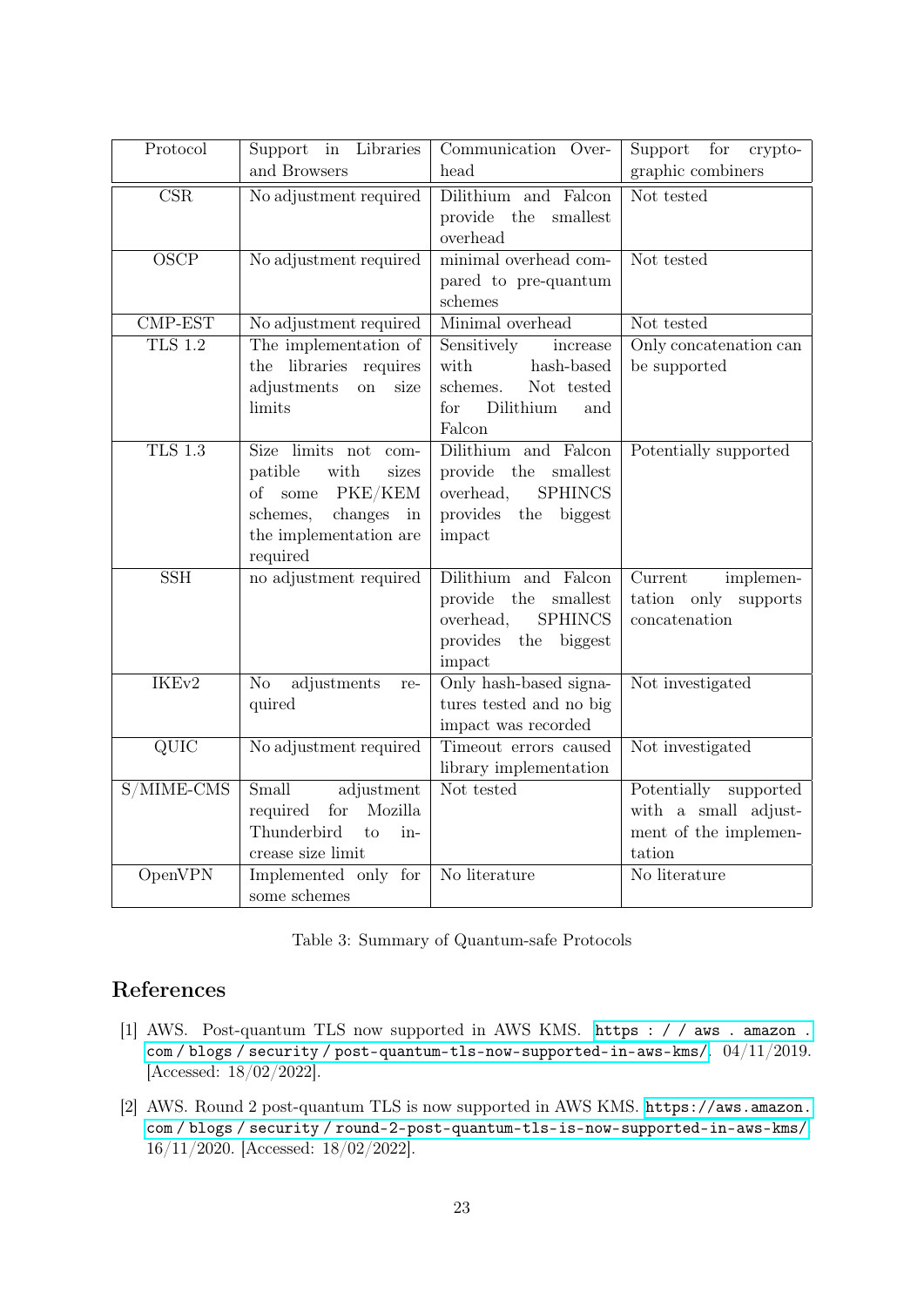- <span id="page-23-12"></span>[3] Igor B. The QUIC Protocol and Quantum-Safe Cryptography - Presenting a Platform for Much-Needed Future Experiment. [https : / / www . linkedin . com /](https://www.linkedin.com/pulse/quic-protocol-quantum-safe-cryptography-presenting-future-igor/) [pulse / quic-protocol-quantum-safe-cryptography-presenting-future-igor/](https://www.linkedin.com/pulse/quic-protocol-quantum-safe-cryptography-presenting-future-igor/), 2022. [Accessed: 10/02/2022].
- <span id="page-23-6"></span>[4] Ward Beullens. Breaking Rainbow Takes a Weekend on a Laptop. Cryptology ePrint Archive, Report 2022/214, 2022. <https://ia.cr/2022/214>.
- <span id="page-23-11"></span>[5] Nina Bindel, Jacqueline Brendel, Marc Fischlin, Brian Goncalves, and Douglas Stebila. Hybrid Key Encapsulation Mechanisms and Authenticated Key Exchange. In Jintai Ding and Rainer Steinwandt, editors, Post-Quantum Cryptography - 10th International Conference, PQCrypto 2019, Chongqing, China, May 8-10, 2019 Revised Selected Papers, volume 11505 of Lecture Notes in Computer Science, pages 206–226. Springer, 2019.
- <span id="page-23-7"></span>[6] Nina Bindel, Udyani Herath, Matthew McKague, and Douglas Stebila. Transitioning to a Quantum-Resistant Public Key Infrastructure. In Post-Quantum Cryptography. Springer International Publishing, 2017.
- <span id="page-23-0"></span>[7] Johannes Buchmann, Evangelos G. Karatsiolis, and Alexander Wiesmaier. Introduction to Public Key Infrastructures. Springer, 2013.
- <span id="page-23-9"></span>[8] Kevin Bürstinghaus-Steinbach, Christoph Krauß, Ruben Niederhagen, and Michael Schneider. Post-Quantum TLS on Embedded Systems: Integrating and evaluating Kyber and SPHINCS+ with Mbed TLS. In Proceedings of the 15th ACM Asia Conference on Computer and Communications Security, ASIA CCS '20. Association for Computing Machinery, 2020.
- <span id="page-23-10"></span>[9] Matt Campagna and Eric Crockett. Hybrid Post-Quantum Key Encapsulation Methods (PQ KEM) for Transport Layer Security 1.2 (TLS). Internet-Draft draft-campagna-tlsbike-sike-hybrid-01, IETF Secretariat, May 2019. [https://www.ietf.org/archive/id/](https://www.ietf.org/archive/id/draft-campagna-tls-bike-sike-hybrid-01.txt) [draft-campagna-tls-bike-sike-hybrid-01.txt](https://www.ietf.org/archive/id/draft-campagna-tls-bike-sike-hybrid-01.txt).
- <span id="page-23-8"></span>[10] Eric Crockett, Christian Paquin, and Douglas Stebila. Prototyping post-quantum and hybrid key exchange and authentication in TLS and SSH. IACR Cryptol. ePrint Arch., page 858, 2019.
- <span id="page-23-13"></span>[11] CROSSINGTUD. GitHub - CROSSINGTUD/openssl-hybrid-certificates: Fork of OpenSSL from liboqs that adds backwards compatible hybrid certificates. — github.com. [https :](https://github.com/CROSSINGTUD/openssl-hybrid-certificates) [//github.com/CROSSINGTUD/openssl-hybrid-certificates](https://github.com/CROSSINGTUD/openssl-hybrid-certificates). [Accessed: 08/02/2022].
- <span id="page-23-2"></span>[12] Donald Eastlake, Joseph Reagle, Thomas Roessler, and Frederick Hirsch. XML encryption syntax and processing version 1.1. W3C recommendation, W3C, April 2013. https://www.w3.org/TR/2013/REC-xmlenc-core1-20130411/.
- <span id="page-23-5"></span>[13] eduroam. <https://eduroam.org/>, 2022. [Accessed: 09/03/2022].
- <span id="page-23-4"></span>[14] ETSI. Electronic Signatures and Infrastructures (ESI); PAdES digital signatures. ETSI EN 319 142-1, April 2016.
- <span id="page-23-3"></span>[15] ETSI. Electronic Signatures and Infrastructures (ESI); XAdES digital signatures. ETSI EN 319 132, April 2016.
- <span id="page-23-1"></span>[16] K.R. Fall and W.R. Stevens. TCP/IP Illustrated. Number v. 1 in Addison-Wesley professional computing series. Addison-Wesley, 2011.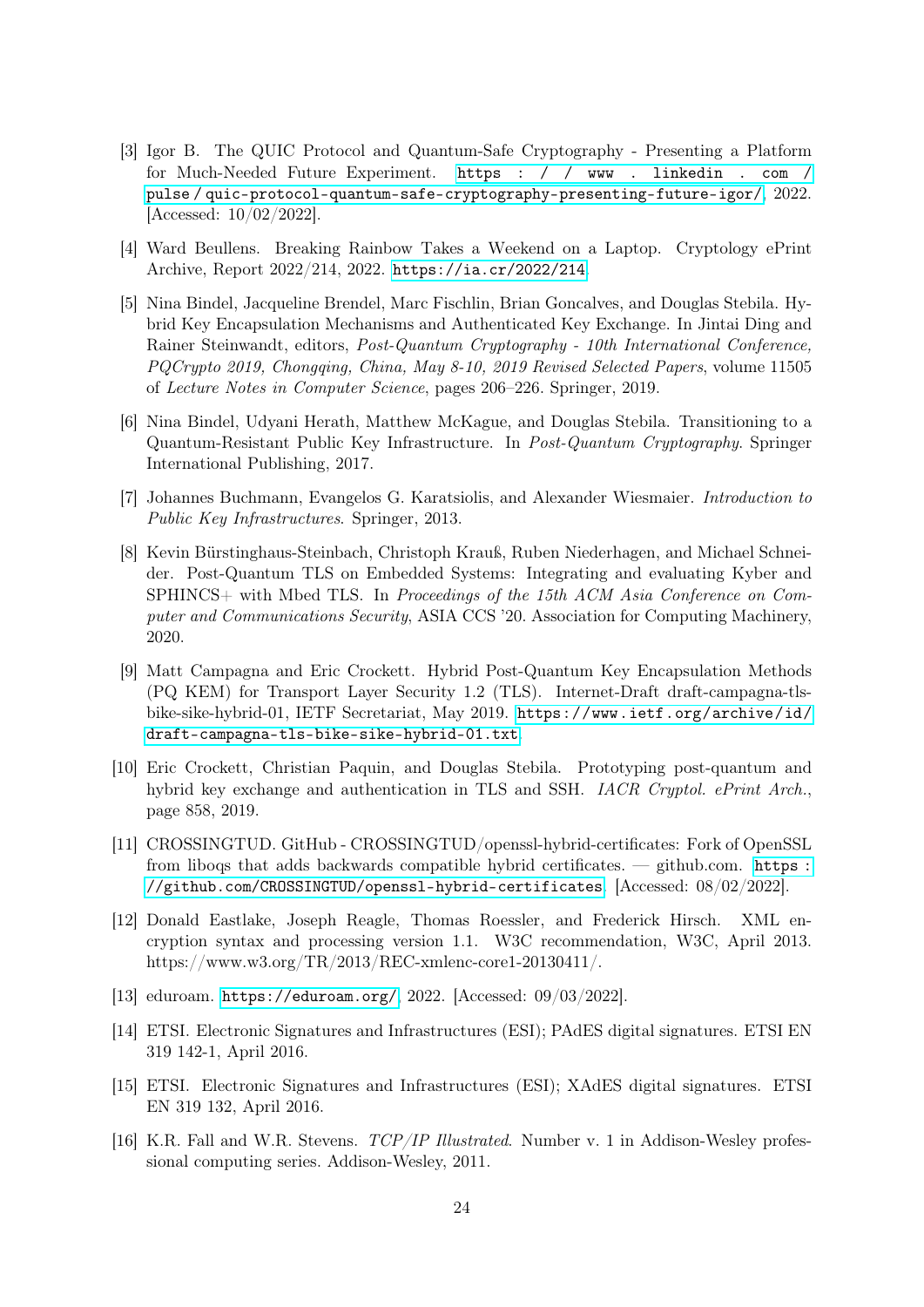- <span id="page-24-12"></span>[17] Jinnan Fan, Fabian Willems, Jafar Zahed, John Gray, Serge Mister, Mike Ounsworth, and Carlisle Adams. Impact of post-quantum hybrid certificates on PKI, common libraries, and protocols. International Journal of Security and Networks, 16(3):200–211, 2021.
- <span id="page-24-4"></span>[18] Hal Finney, Lutz Donnerhacke, Jon Callas, Rodney L. Thayer, and David Shaw. OpenPGP Message Format. RFC 4880, November 2007.
- <span id="page-24-16"></span>[19] Scott Fluhrer, Panos Kampanakis, David McGrew, and Valery Smyslov. Mixing Preshared Keys in the Internet Key Exchange Protocol Version 2 (IKEv2) for Post-quantum Security. RFC 8784, June 2020.
- <span id="page-24-5"></span>[20] Sheila Frankel and Suresh Krishnan. IP Security (IPsec) and Internet Key Exchange (IKE) Document Roadmap. RFC 6071, February 2011.
- <span id="page-24-14"></span>[21] Tasopoulos George, Jinhui Li, Apostolos P. Fournaris, Raymond K. Zhao, Amin Sakzad, and Ron Steinfeld. Performance Evaluation of Post-Quantum TLS 1.3 on Embedded Systems. Cryptology ePrint Archive, Report 2021/1553, 2021. <https://ia.cr/2021/1553>. Under review at AsiaCCS'22.
- <span id="page-24-10"></span>[22] Federico Giacon, Felix Heuer, and Bertram Poettering. Kem combiners. In IACR International Workshop on Public Key Cryptography, pages 190–218. Springer, 2018.
- <span id="page-24-9"></span>[23] GlobalSign. [https : / / www . globalsign . com / en / internet-of-things /](https://www.globalsign.com/en/internet-of-things/iot-device-certificates) [iot-device-certificates](https://www.globalsign.com/en/internet-of-things/iot-device-certificates), 2022. [Accessed: 09/03/2022].
- <span id="page-24-3"></span>[24] Russ Housley. Cryptographic Message Syntax (CMS). RFC 3369, September 2002.
- <span id="page-24-11"></span>[25] Loïs Huguenin-Dumittan and Serge Vaudenay. Fo-like combiners and hybrid post-quantum cryptography. In Cryptology and Network Security. Springer International Publishing, 2021.
- <span id="page-24-8"></span>[26] IEEE. IEEE Standard for Local and Metropolitan Area Networks–Port-Based Network Access Control, 2020.
- <span id="page-24-1"></span>[27] ITU-T. Information technology–open systems interconnection–the directory: Public-key and attribute certificate frameworks. ITU-T Recommendation, 1999.
- <span id="page-24-2"></span>[28] Jana Iyengar and Martin Thomson. QUIC: A UDP-Based Multiplexed and Secure Transport. RFC 9000, May 2021.
- <span id="page-24-13"></span>[29] Panos Kampanakis, Peter Panburana, Ellie Daw, and Daniel Van Geest. The Viability of Post-quantum X.509 Certificates. IACR Cryptol. ePrint Arch., page 63, 2018.
- <span id="page-24-0"></span>[30] Jonathan Katz and Yehuda Lindell. Introduction to Modern Cryptography, Second Edition. CRC Press, 2014.
- <span id="page-24-15"></span>[31] Franziskus Kiefer and Kris Kwiatkowski. Hybrid ECDHE-SIDH Key Exchange for TLS. Internet-Draft draft-kiefer-tls-ecdhe-sidh-00, IETF Secretariat, November 2018. [https :](https://www.ietf.org/archive/id/draft-kiefer-tls-ecdhe-sidh-00.txt) [//www.ietf.org/archive/id/draft-kiefer-tls-ecdhe-sidh-00.txt](https://www.ietf.org/archive/id/draft-kiefer-tls-ecdhe-sidh-00.txt).
- <span id="page-24-7"></span>[32] Scott Kitterman. Sender Policy Framework (SPF) for Authorizing Use of Domains in Email, Version 1. RFC 7208, April 2014.
- <span id="page-24-6"></span>[33] Murray Kucherawy and Elizabeth Zwicky. Domain-based Message Authentication, Reporting, and Conformance (DMARC). RFC 7489, March 2015.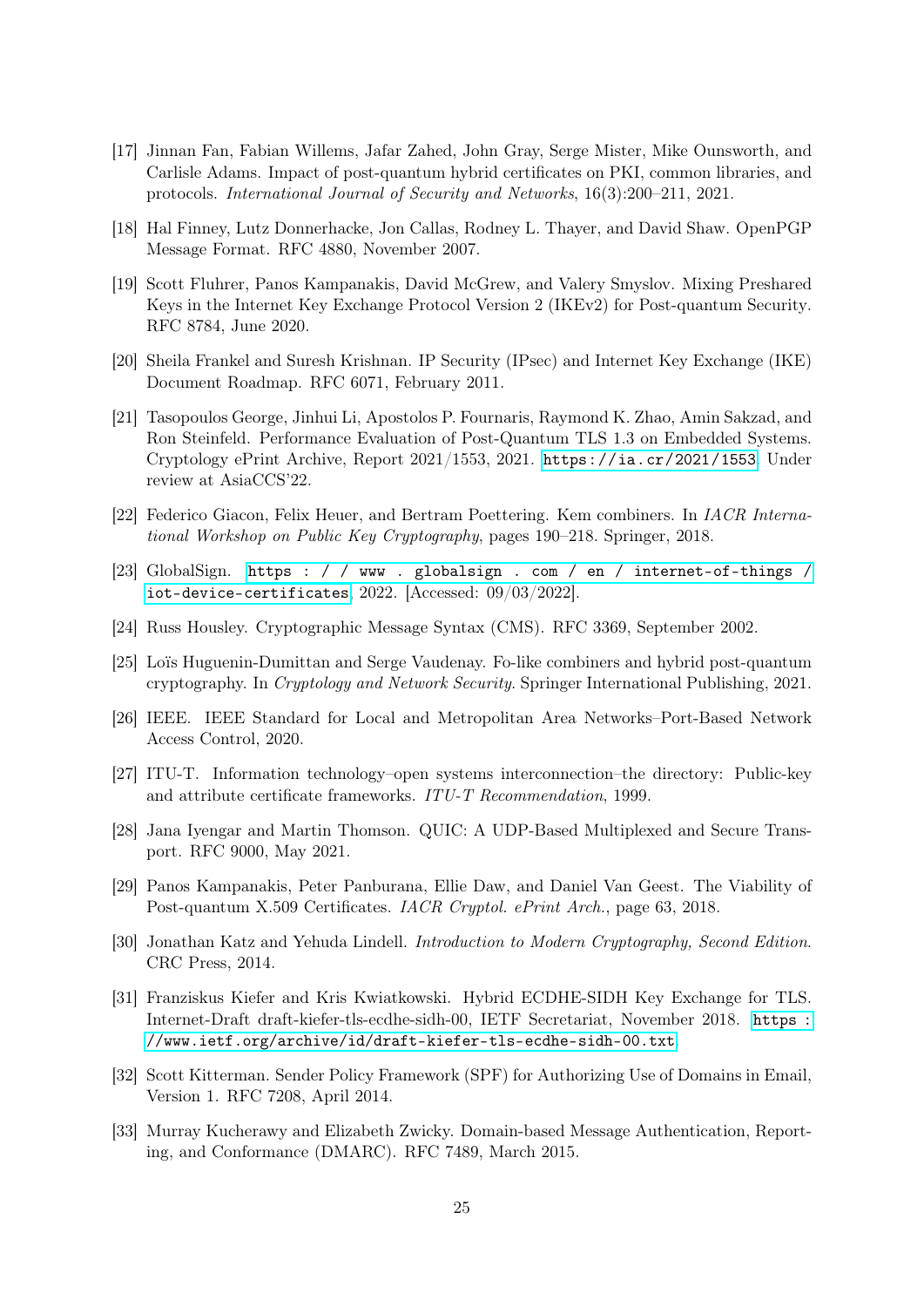- <span id="page-25-5"></span>[34] Chris M. Lonvick and Tatu Ylonen. The Secure Shell (SSH) Authentication Protocol. RFC 4252, January 2006.
- <span id="page-25-4"></span>[35] Chris M. Lonvick and Tatu Ylonen. The Secure Shell (SSH) Connection Protocol. RFC 4254, January 2006.
- <span id="page-25-3"></span>[36] Chris M. Lonvick and Tatu Ylonen. The Secure Shell (SSH) Protocol Architecture. RFC 4251, January 2006.
- <span id="page-25-7"></span>[37] Nikos Mavrogiannopoulos and Simon Josefsson, 2021. [Accessed: 22/02/2022].
- <span id="page-25-1"></span>[38] Alfred Menezes, Paul C. van Oorschot, and Scott A. Vanstone. Handbook of Applied Cryptography. CRC Press, 1996.
- <span id="page-25-14"></span>[39] Microsoft. Post-quantum Crypto and VPNs. [https : / / www . microsoft . com / en-us /](https://www.microsoft.com/en-us/research/project/post-quantum-crypto-vpn/) [research/project/post-quantum-crypto-vpn/](https://www.microsoft.com/en-us/research/project/post-quantum-crypto-vpn/). [Accessed: 10/03/2022].
- <span id="page-25-15"></span>[40] Microsoft. Pscrypto-vpn. [https : / / github . com / microsoft / PQCrypto-VPN](https://github.com/microsoft/PQCrypto-VPN), 2020. [Accessed: 10/03/2022].
- <span id="page-25-0"></span>[41] Michele Mosca and Marco Piani. Quantum threat timeline report 2020. Website: https://globalriskinstitute. org/publications/quantum-threat-timeline-report-2020/, 2021.
- <span id="page-25-9"></span>[42] Magnus Nyström, David Solo, Thomas Roessler, Donald Eastlake, Frederick Hirsch, Joseph Reagle, and Kelvin Yiu. XML signature syntax and processing version 1.1. W3C recommendation, W3C, April 2013. https://www.w3.org/TR/2013/REC-xmldsig-core1-20130411/.
- <span id="page-25-10"></span>[43] National Institute of Standards and Technology. Submission Requirements and Evaluation Criteria for the Post-Quantum Cryptography Standardization Process. [https : / / csrc .](https://csrc.nist.gov/CSRC/media/Projects/Post-Quantum-Cryptography/documents/call-for-proposals-final-dec-2016.pdf) [nist . gov / CSRC / media / Projects / Post-Quantum-Cryptography / documents /](https://csrc.nist.gov/CSRC/media/Projects/Post-Quantum-Cryptography/documents/call-for-proposals-final-dec-2016.pdf) [call-for-proposals-final-dec-2016.pdf](https://csrc.nist.gov/CSRC/media/Projects/Post-Quantum-Cryptography/documents/call-for-proposals-final-dec-2016.pdf),  $2016$ . [Accessed:  $10/03/2022$ ].
- <span id="page-25-8"></span>[44] OpenVPN. GitHub - OpenVPN/openvpn: OpenVPN is an open source VPN daemon. — GitHub.com. <https://github.com/OpenVPN/openvpn>. [Accessed 15-Feb-2022].
- <span id="page-25-12"></span>[45] Christian Paquin, Douglas Stebila, and Goutam Tamvada. Benchmarking post-quantum cryptography in TLS. In Jintai Ding and Jean-Pierre Tillich, editors, Post-Quantum Cryptography - 11th International Conference, PQCrypto 2020, Paris, France, April 15-17, 2020, Proceedings, volume 12100 of Lecture Notes in Computer Science, pages 72–91. Springer, 2020.
- <span id="page-25-6"></span>[46] United States Patent and Trademark Office. [https : / / tmsearch . uspto . gov / bin /](https://tmsearch.uspto.gov/bin/showfield?f=doc&state=4805:6aezou.2.26) [showfield?f=doc&state=4805:6aezou.2.26](https://tmsearch.uspto.gov/bin/showfield?f=doc&state=4805:6aezou.2.26), 2022. [Accessed: 18/02/2022].
- <span id="page-25-11"></span>[47] Sebastian Paul, Yulia Kuzovkova, Norman Lahr, and Ruben Niederhagen. Mixed Certificate Chains for the Transition to Post-Quantum Authentication in TLS 1.3. IACR Cryptol. ePrint Arch., page 1447, 2021.
- <span id="page-25-2"></span>[48] RSA PKCS. v1. 0: Personal information exchange syntax standard, june 1999, 12.
- <span id="page-25-13"></span>[49] pq-strongswan. strongX509/docker. [https : / / github . com / strongX509 / docker / tree /](https://github.com/strongX509/docker/tree/master/pq-strongswan) [master/pq-strongswan](https://github.com/strongX509/docker/tree/master/pq-strongswan). [Accessed: 10/02/2022].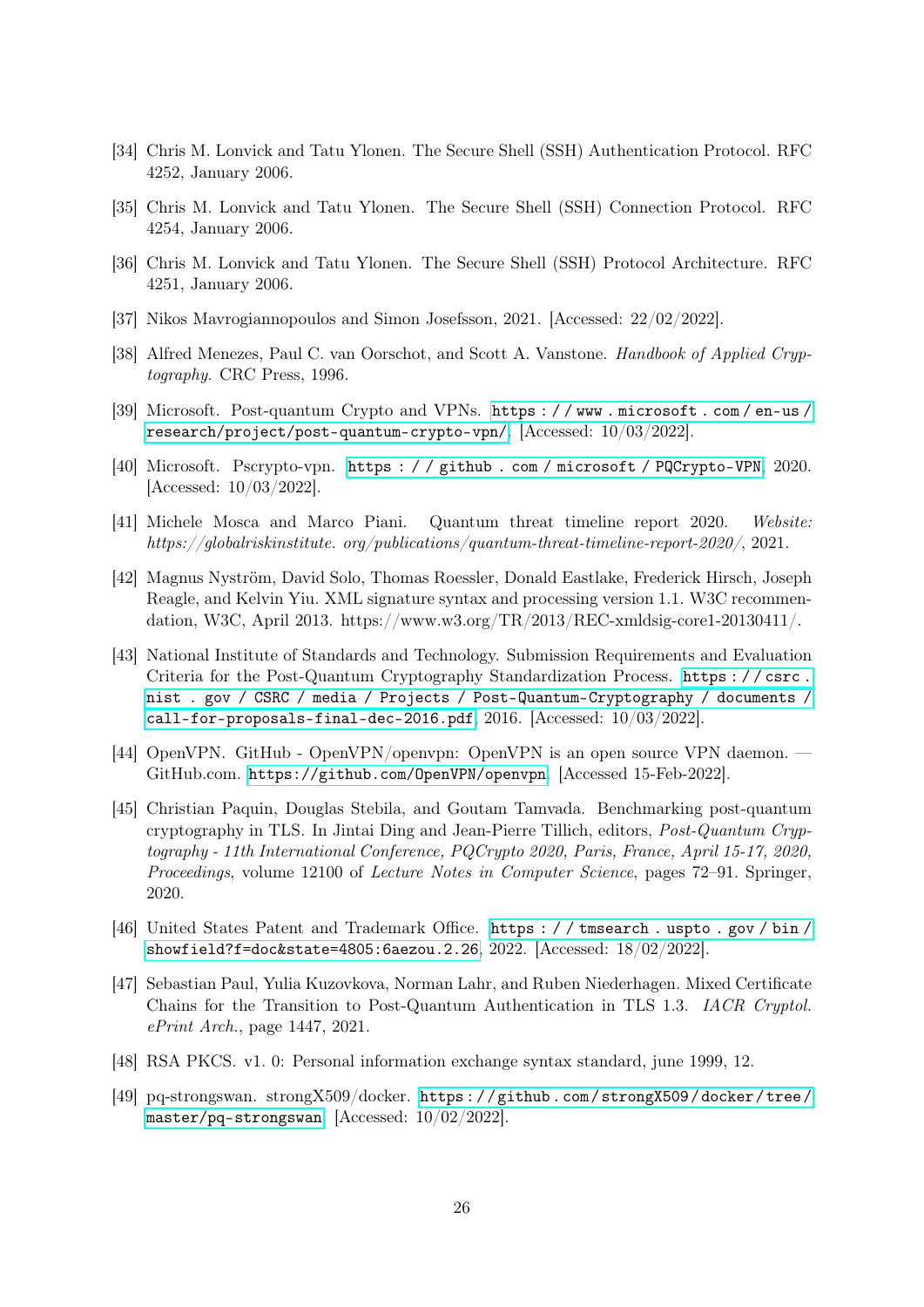- <span id="page-26-14"></span>[50] Open Quantum Safe Project. open-quantum-safe/libssh: Fork of libssh that includes prototype quantum-resistant algorithms based on liboqs. [https : / / github . com /](https://github.com/open-quantum-safe/libssh) [open-quantum-safe/libssh](https://github.com/open-quantum-safe/libssh). [Accessed: 10/02/2022].
- <span id="page-26-11"></span>[51] Open Quantum Safe Project. OQS-boringSSL. [https : / / github . com /](https://github.com/open-quantum-safe/boringssl) [open-quantum-safe/boringssl](https://github.com/open-quantum-safe/boringssl).
- <span id="page-26-10"></span>[52] Open Quantum Safe Project. OQS-openSSL\_1\_1\_1-stable. [https : / / github . com /](https://github.com/open-quantum-safe/openssl) [open-quantum-safe/openssl](https://github.com/open-quantum-safe/openssl).
- <span id="page-26-13"></span>[53] Open Quantum Safe Project. OQS-OpenSSH, 2019.
- <span id="page-26-6"></span>[54] Manohar Raavi, Pranav Chandramouli, Simeon Wuthier, Xiaobo Zhou, and Sang-Yoon Chang. Performance Characterization of Post-Quantum Digital Certificates. In 30th International Conference on Computer Communications and Networks, ICCCN 2021, Athens, Greece, July 19-22, 2021, pages 1–9. IEEE, 2021.
- <span id="page-26-4"></span>[55] Eric Rescorla. HTTP Over TLS. RFC 2818, May 2000.
- <span id="page-26-1"></span>[56] Eric Rescorla. The Transport Layer Security (TLS) Protocol Version 1.3. RFC 8446, August 2018.
- <span id="page-26-5"></span>[57] Eric Rescorla, Hannes Tschofenig, and Nagendra Modadugu. The Datagram Transport Layer Security (DTLS) Protocol Version 1.3. Internet-Draft draft-ietf-tls-dtls13-43, Internet Engineering Task Force, April 2021. Work in Progress.
- <span id="page-26-2"></span>[58] Jim Roskind. Experimenting with QUIC. [https : / / blog . chromium . org / 2013 / 06 /](https://blog.chromium.org/2013/06/experimenting-with-quic.html) [experimenting-with-quic.html](https://blog.chromium.org/2013/06/experimenting-with-quic.html), Jun 2013. [Accessed: 15-Feb-2022].
- <span id="page-26-3"></span>[59] Jim Schaad, Blake C. Ramsdell, and Sean Turner. Secure/Multipurpose Internet Mail Extensions (S/MIME) Version 4.0 Message Specification. RFC 8551, April 2019.
- <span id="page-26-12"></span>[60] John M. Schanck and Douglas Stebila. A Transport Layer Security (TLS) Extension For Establishing An Additional Shared Secret. Internet-Draft draft-schanck-tls-additionalkeyshare-00, IETF Secretariat, April 2017. [https : / / www . ietf . org / archive / id /](https://www.ietf.org/archive/id/draft-schanck-tls-additional-keyshare-00.txt) [draft-schanck-tls-additional-keyshare-00.txt](https://www.ietf.org/archive/id/draft-schanck-tls-additional-keyshare-00.txt).
- <span id="page-26-7"></span>[61] John M. Schanck, William Whyte, and Zhenfei Zhang. Quantum-Safe Hybrid (QSH) Ciphersuite for Transport Layer Security (TLS) version 1.2. Internet-Draft draft-whyte-qshtls12-02, IETF Secretariat, July 2016. [https : / / www . ietf . org / archive / id /](https://www.ietf.org/archive/id/draft-whyte-qsh-tls12-02.txt) [draft-whyte-qsh-tls12-02.txt](https://www.ietf.org/archive/id/draft-whyte-qsh-tls12-02.txt).
- <span id="page-26-0"></span>[62] Peter W. Shor. Algorithms for Quantum Computation: Discrete Logarithms and Factoring. In 35th Annual Symposium on Foundations of Computer Science, Santa Fe, New Mexico, USA, 20-22 November 1994, pages 124–134. IEEE Computer Society, 1994.
- <span id="page-26-9"></span>[63] Dimitrios Sikeridis, Panos Kampanakis, and Michael Devetsikiotis. Assessing the Overhead of Post-Quantum Cryptography in TLS 1.3 and SSH, 2020.
- <span id="page-26-8"></span>[64] Dimitrios Sikeridis, Panos Kampanakis, and Michael Devetsikiotis. Post-Quantum Authentication in TLS 1.3: A Performance Study. In 27th Annual Network and Distributed System Security Symposium, NDSS 2020, San Diego, California, USA, February 23-26, 2020. The Internet Society, 2020.